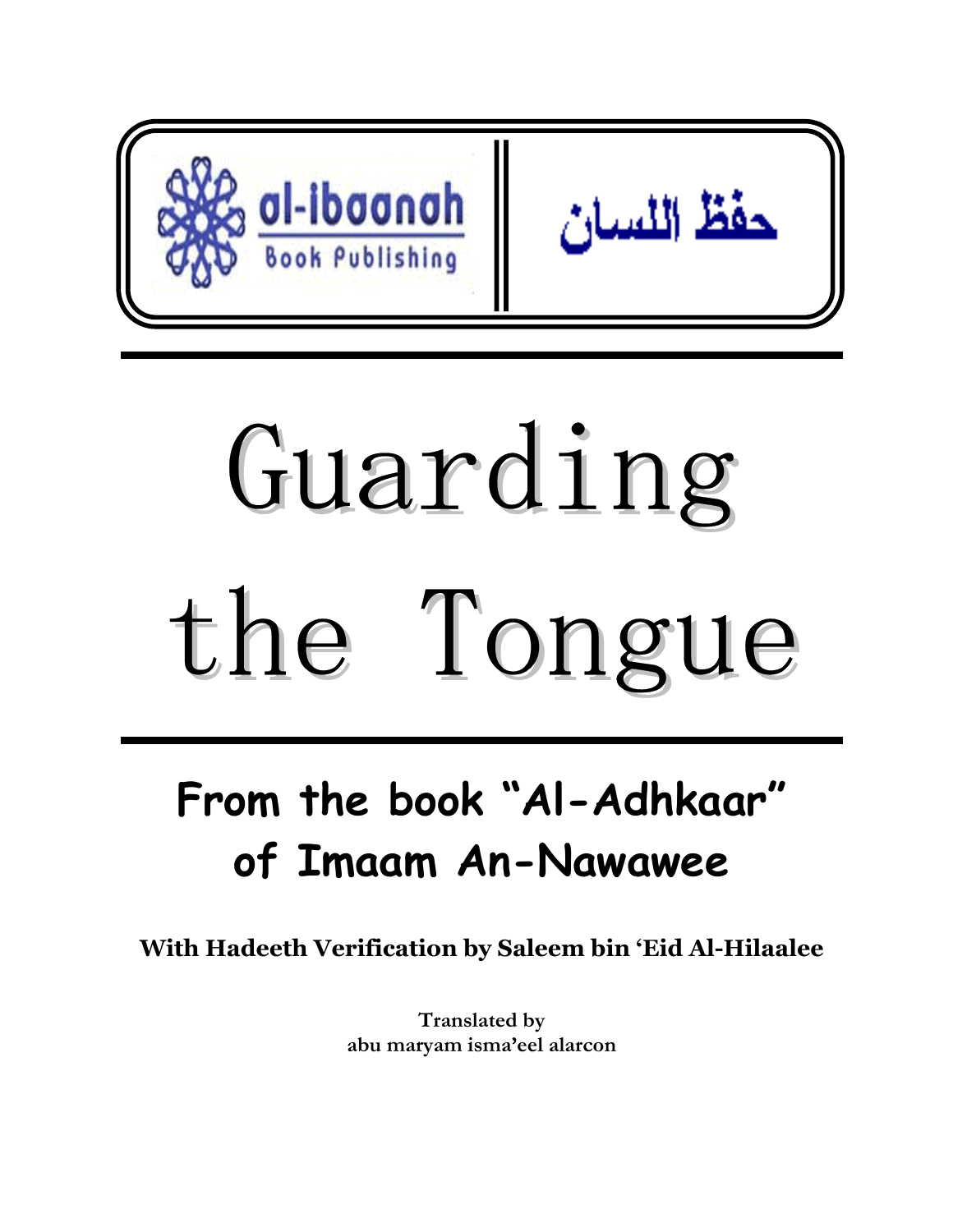

#### **© Copyright Al-Ibaanah Book Publishing, USA Published On-Line for Free Distribution**

#### **First Edition: October 2004**

**Note:** This document is an on-line book publication of www.al-ibaanah.com. This book was formatted and designed specifically for being placed free on the Internet. Al-Ibaanah Book Publishing allows for this document, in its present form and with no alterations, to be distributed, printed, photocopied, reproduced and/or disbursed by electronic means *for the purpose of spreading its content and not for the purpose of gaining a profit,* unless a specific request is sent to the publishers and permission is granted. Anyone wishing to quote from this document must give credit to the publisher.

**About the Book:** Before you is a chapter from the great book "*Al-Adhkaar*" **[Words of Remembrance]** of the great scholar of the seventh century, Abu Zaakariyaa Yahyaa bin Sharaf An-Nawawee. This is a very beneficial chapter entitled **"***Hifdh-ul-Lisaan***"**  [Guarding the Tongue] The original source, *Al-Adhkaar*, is one of the prize works of Imaam An-Nawawee in which he compiles and discusses the texts related to what is recommended and forbidden from speech, focusing on *adhkaar* (words of remembrance) and *ad'iyyah* (supplications). In the last part of the book, as he explains, Imaam An-Nawawee devotes a chapter to what is forbidden and disliked from speech, such as backbiting, gossiping, and slander, bringing the evidences from the Qur'aan and Sunnah on the obligation of guarding the tongue from evil speech.

In recent times, this great work was verified by Saleem bin 'Eid Al-Hilaalee and printed in two volumes. For the sake of making this E-Book a source for easy reading and benefit, the verifications of ahaadeeth have been abridged to just the mention of their grade, source references, and a brief discussion on some of them, where necessary.

We advise every sincere Muslim to read and benefit from the words on this very important topic, which many Muslims are neglectful about. And we advise them to reflect sincerely on the evidences so that they can beware of falling into sinful speech.

A Publication of **Al-Ibaanah E-Books**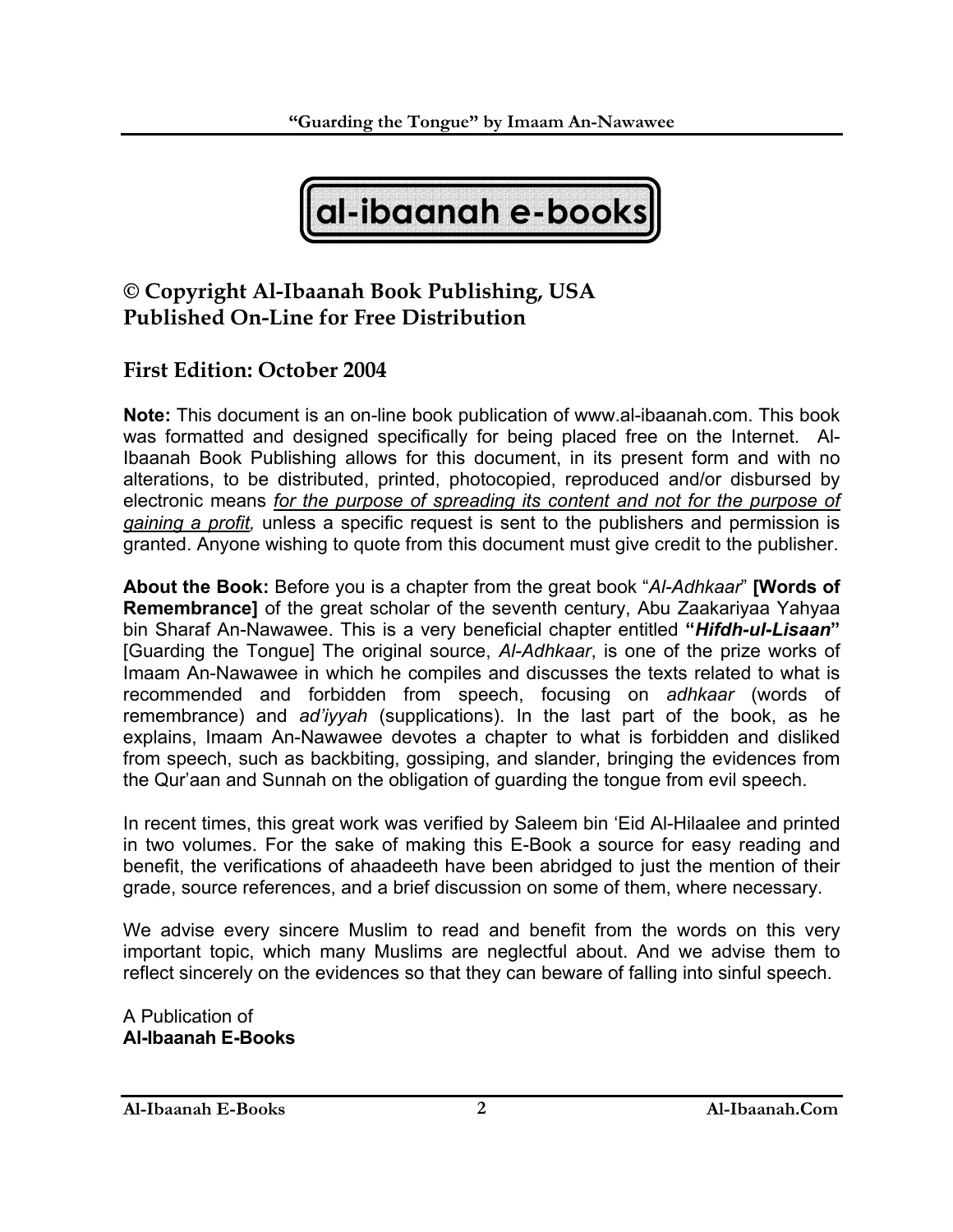### **TABLE OF CONTENTS**

| 2. The Prohibition of Backbiting and Gossiping 11         |    |
|-----------------------------------------------------------|----|
| 3. Important Points related to the Limits of Backbiting   | 15 |
| 4. How does one Prevent himself from Backbiting 18        |    |
|                                                           |    |
| 6. What should one do when he hears his Shaikh, Friend of | 23 |
|                                                           |    |
| 8. Expiating Oneself and Repenting from Backbiting        | 29 |
|                                                           |    |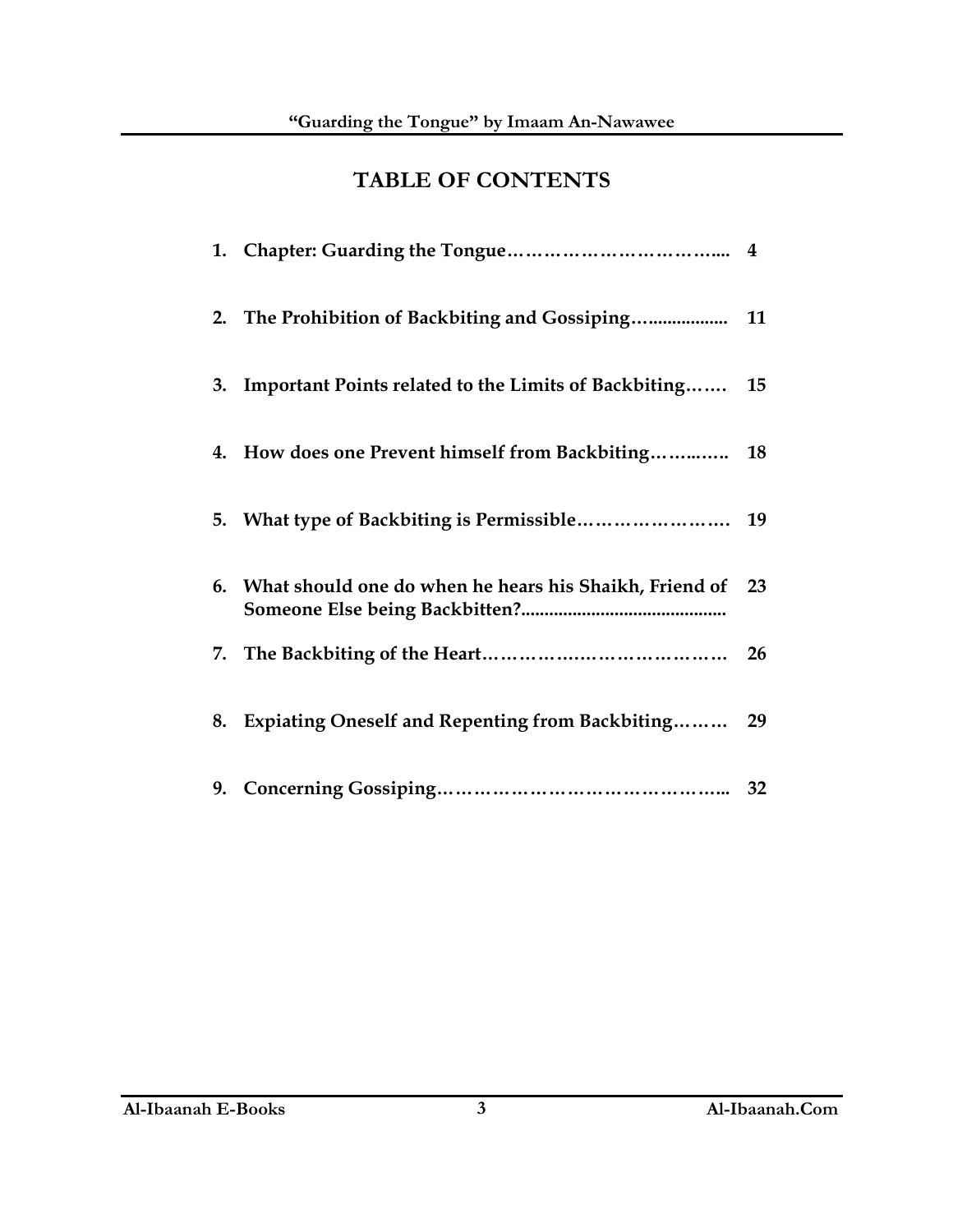#### **CHAPTER: GUARDING THE TONGUE**

Allaah the Most High says:

مَا يَلْفِظُ مِن قَوْلٍ إِلَّا لَدَيْهِ رَقِيبٌ عَتِيدٌ

**"Not a word does one utter, except that there is an (angel) Watching, Ready to record it."** [Surah Qaaf: 18]

And He says:

إِنَّ رَبَّكَلَبِالْمِرْصَادِ

**"Verily, your Lord is Ever-Watchful."** [Surah Al-Fajr: 14]

I have mentioned previously, what Allaah made easy for me from the recommended types of remembrances. I also wanted to include along with that, the things that are disliked and forbidden in one's speech in order to make this book can be complete in regards to the rulings concerning one's verbal statements, and comprehensive in regards to explaining their different categories. So I will mention some aspects about them that every Muslim must be aware of. A majority of the things I will state here are already well known, and for this reason, I will not include the evidences for most of them. Thus, with Allaah lies the success.

**Know** that every individual who falls under the category of being responsible for his actions (*mukallaf*) must guard his tongue from **all types of speech**, except for that speech which consists predominantly of some benefit. So in a situation where speaking and refraining from speech are both found to contain the same amount of benefit within them, then the Sunnah is to refrain from it, altogether. This is because the allowable speech (equal in benefit and harm) paves the way towards that which is forbidden as well as disliked. Rather, in most cases, this **will** be the result, and applying safety, at that point, will not be able to soothe it in the least.

Abu Hurairah  $\triangleq$  reported that the Prophet  $\triangleq$  said: "Whoever believes in Allaah and **the Last Day should speak good or remain silent."** <sup>1</sup>

<sup>1</sup> **Saheeh** - Reported by Al-Bukhaaree (11/308 of *al-Fath*) and Muslim (47)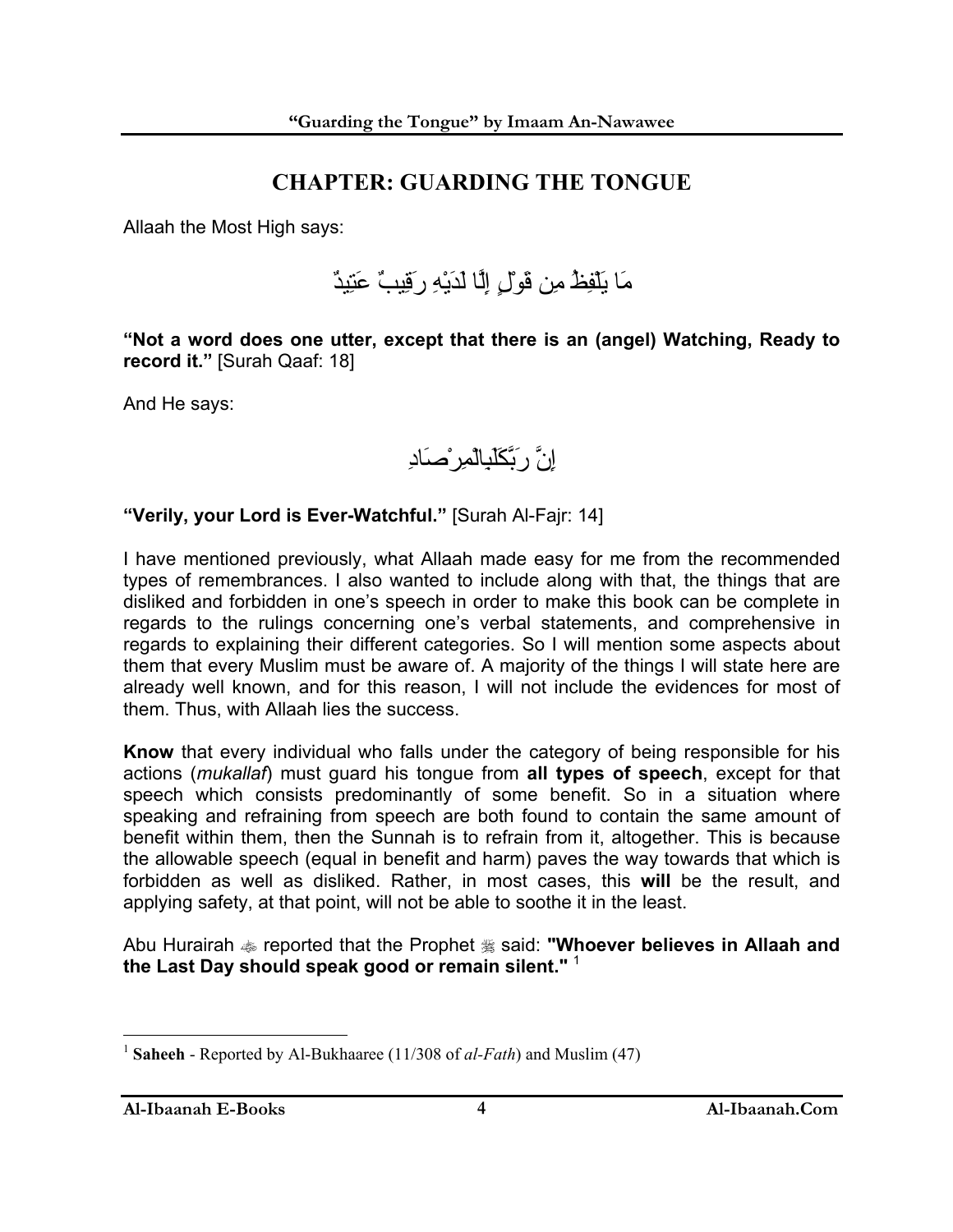This hadeeth, of which the scholars have agreed upon its authenticity, is a clear-cut proof that one should not talk, unless his speech is good – and that is the speech that consists predominantly of benefit. So if one has doubt as to whether or not his speech consists of benefit, he should not speak.

Imaam Ash-Shaafi'ee (*rahimahullaah*) said: "When one desires to talk, then it is upon him to think before he speaks. If there is beneficial good in what he will say, then he should speak. And if he has doubt about that, then he must not speak until he clears that doubt (by making his speech good)."

Abu Moosaa Al-Ash'aree  $*$  reported: "I said: 'O Messenger of Allaah! Which of the Muslims is best?' He responded: **'He whose tongue and hand the Muslims are**  safe from."<sup>2</sup>

Sahl bin Sa'ad  $\triangleq$  reported that Allaah's Messenger  $\triangleq$  said: "Whoever can guarantee **for me (that he will guard) what is between his jaws (tongue) and what is between his legs (private parts), I will guarantee for him Paradise."** <sup>3</sup>

Abu Hurairah  $\triangleq$  reported that he heard the Prophet  $\triangleq$  say: "Indeed, the servant (of **Allaah) will speak a word, while being unaware of (its consequences), and due to it, he will be cast into the Hellfire, farther than the distance between the east and the west."** <sup>4</sup>

In the narration of Al-Bukhaaree, there only occur the words: **"farther than the distance between the west"** without mentioning the east. The meaning of **"while being unaware"** is that he does not stop to consider whether his speech is good or not.

Abu Hurairah  $\triangleq$  reported that the Prophet  $\triangleq$  said: "Indeed, the servant will speak **words that are pleasing to Allaah, due to which he will be given a condition in which Allaah will raise him many levels. And indeed, the servant will speak words that are displeasing to Allaah, due to which he will not be given a good condition, but (instead) be thrown into the Hellfire."** <sup>5</sup>

It is reported in the Muwatta of Imaam Maalik and the books of At-Tirmidhee and Ibn Maajah from Bilaal bin Al-Haarith Al-Muznee  $\triangleleft$  that the Messenger of Allaah  $\triangleleft$  said: **"Indeed, a man will speak with words that are pleasing to Allaah and by which** 

<sup>2</sup> **Saheeh** - Reported by Al-Bukhaaree (1/54 of *al-Fath*) and Muslim (42)

<sup>3</sup> **Saheeh** - Reported by Al-Bukhaaree (11/308 of *al-Fath*)

<sup>4</sup> **Saheeh** - Reported by Al-Bukhaaree (11/308 of *al-Fath*) and Muslim (2988)

<sup>5</sup> **Saheeh** - Reported by Al-Bukhaaree (11/308 of *al-Fath*)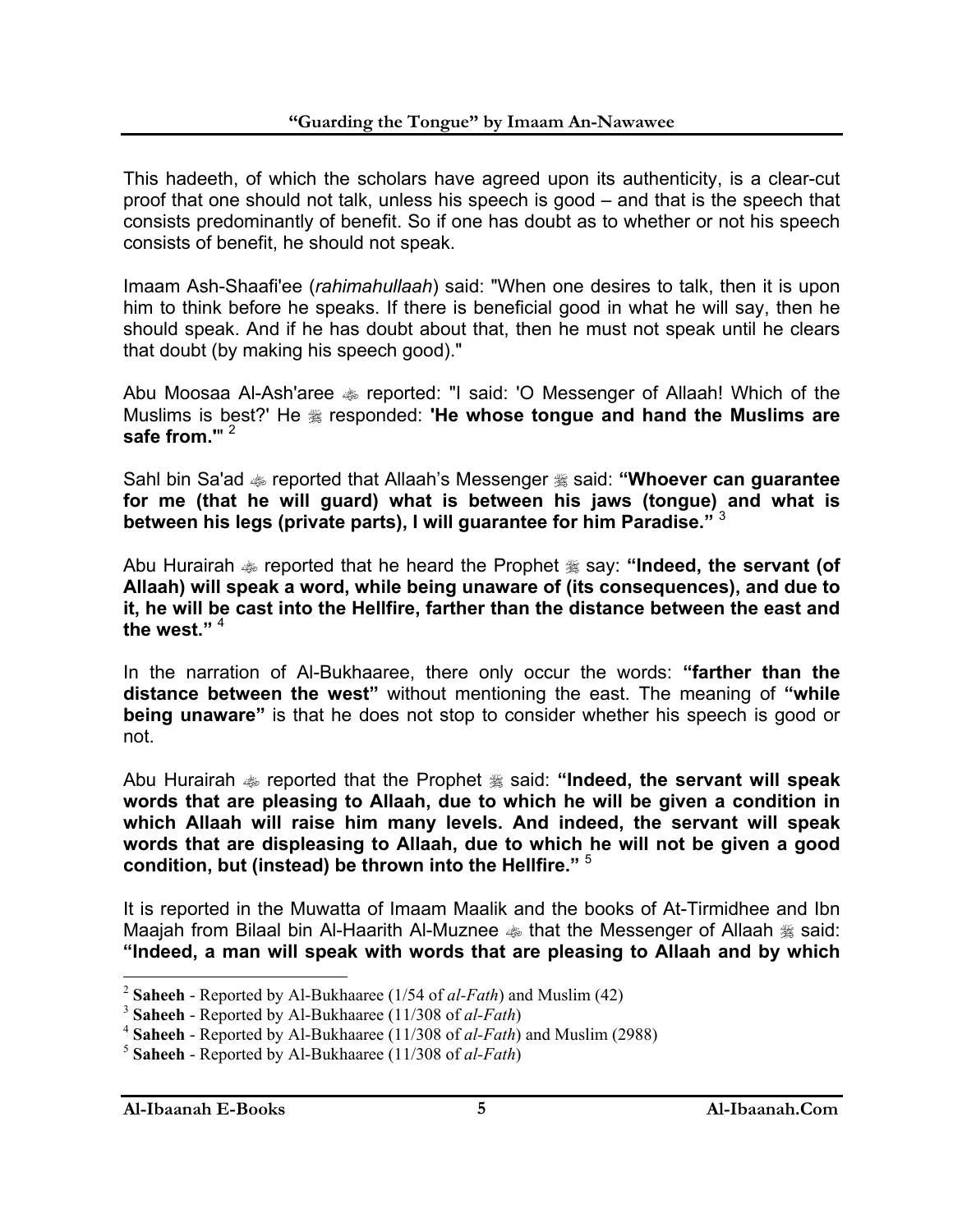**he is not aware of what he has attained by it. Due to it, Allaah will record for him His Contentment (for him) until the day that he encounters Him. And indeed, a man will speak with words that are displeasing to Allaah by which he is not aware of what he has attained by it. Due to it, Allaah will record for him His Discontentment (with him) until the day that he encounters Him."** <sup>6</sup>

Sufyaan bin 'Abdillaah reported that he said: "O Messenger of Allaah, tell me of a matter that I may hold fast onto." He  $*$  said: "Say: 'I believe in Allaah', and then **remain steadfast (on that)."** I said: 'O Messenger of Allaah, what is the most serious thing that I should fear for myself?" So he took a hold of his tongue and said: **'This.'**" 7

At-Tirmidhee said: "This hadeeth is *hasan saheeh*."

Ibn 'Umar  $\triangleq$  reported that Allaah's Messenger  $\triangleq$  said: "Do not talk much without **remembering Allaah, for indeed, too much talk without the remembrance of Allaah hardens the heart. And indeed the people who are farthest away from Allaah are the ones who have hardened hearts."** <sup>8</sup>

Abu Hurairah  $\triangleq$  reported that the Messenger of Allaah  $\triangleq$  said: "Whosoever is **granted protection by Allaah from the evil of what is between his jaws and from the evil of what is between his legs, will enter Paradise."** At-Tirmidhee said the hadeeth was *hasan*. <sup>9</sup>

<sup>6</sup> **Saheeh** - Reported by At-Tirmidhee (2420 of *Tuhfat-ul-Ahwadhee*), Ibn Maajah (3970), and Maalik (2/985) from the path of Muhammad bin 'Amr.

<sup>7</sup> **Saheeh** - Reported by At-Tirmidhee (2522 of at-Tuhfah), Ibn Maajah (3972) and Ahmad (3/413) from the path of Az-Zuhree on Muhammad bin 'Abdir-Rahmaan bin Maa'iz on Sufyaan bin 'Abdillaah Ath-Thaqafee. Muslim (2/8-9 of *Sharh Nawawee*) reported it from the path of Hishaam bin 'Urwah…Altogether, the hadeeth is authentic due to its **different paths of narration.** I am surprised that the author didn't attribute this hadeeth to Saheeh Muslim when it is found in it.

<sup>8</sup> **Da'eef** - Reported by At-Tirmidhee (2523 and 2524) from the path of Ibraaheem bin 'Abdillaah bin Haatib on 'Abdullaah bin Deenaar from Ibn 'Umar. At-Tirmidhee said: "This is a strange hadeeth, we do not know of it except from the narration of Ibraaheem bin 'Abdillaah bin Haatib." I say: He is Ibn 'Abdillaah bin al-Haarith bin Haatib al-Jamhee. Ibn Abee Haatim mentioned him in *Al-Jarh wat-Ta'deel* (2/110) but neither approved of nor criticized him. Adh-Dhahabee mentioned him in *Meezaan al-'Itidaal* (1/41) and mentioned this report from him as being one of his lone reports. Then he said: "I don't know of any jarh (criticism) against him." I say: A lack of knowing if a *jarh* on him exists does not necessitate that he declares him to be reliable. Imaam Maalik mentioned this narration in his *Muwatta* (2/986) as a saying of 'Eesaa bin Maryam.

<sup>9</sup> **Saheeh** - Reported by At-Tirmidhee (2521 of *at-Tuhfah*) from the path of Ibn 'Ijlaan from Abu Haazim. I say: Its chain is hasan because Muhammad bin 'Ijlaan is honest. Muslim related from him for his supporting reports. So the hadeeth is saheeh (authentic) due to its supporting evidences.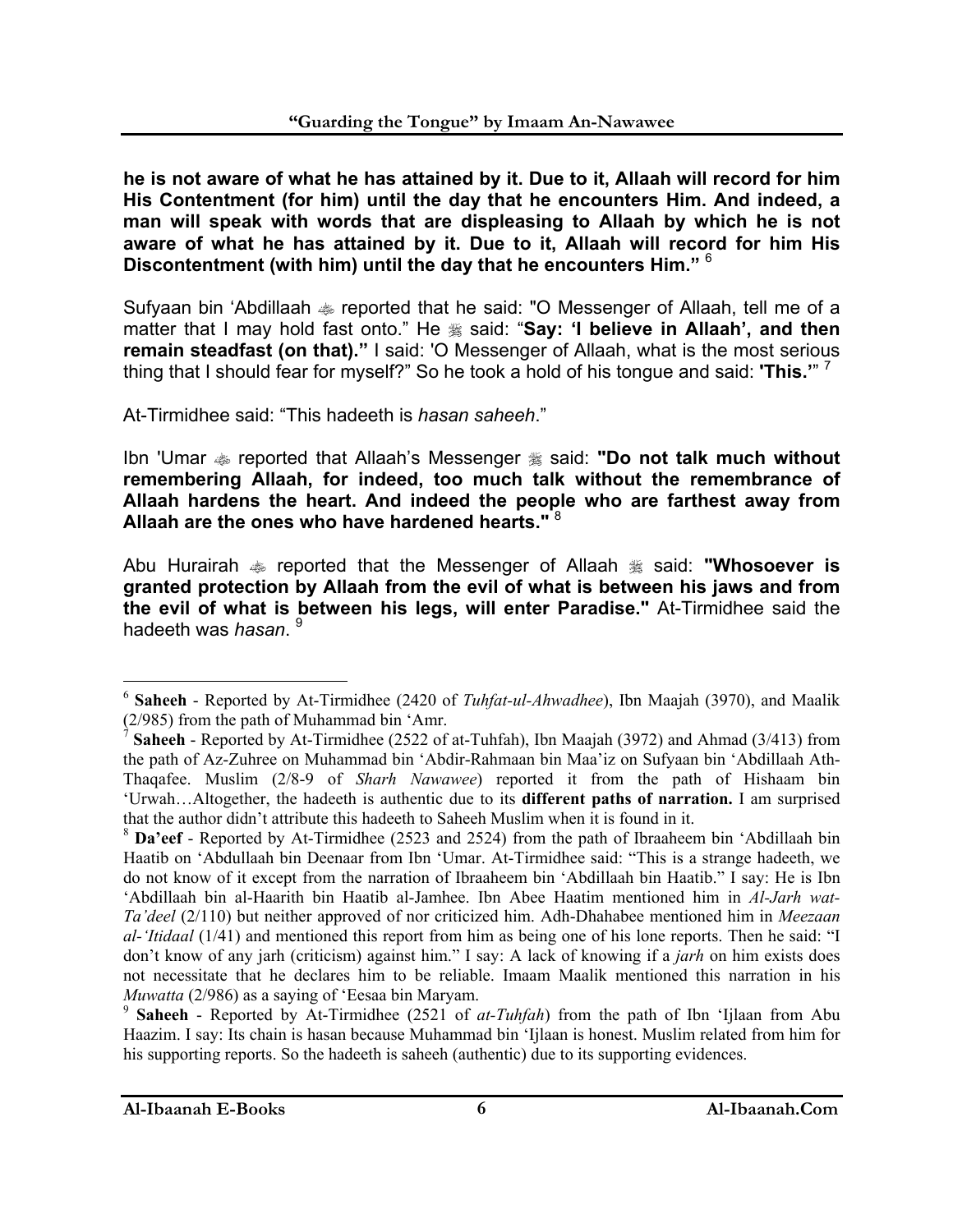'Uqbah bin 'Aamir reported: "I said: 'O Messenger of Allaah, how does one attain salvation?' He responded: **'Restrain your tongue, remain in your home and weep over your sins.'**" 10

Abu Sa'eed Al-Khudree  $\triangleq$  reported that the Prophet  $\triangleq$  said: "When the Son of **Aadam wakes from his sleep, all of his body parts seek refuge from his tongue, saying: 'Fear Allaah with regard to us, for indeed we are part of you. So if you are upright, then we will be upright and if you are corrupt, then we will be corrupt."** <sup>11</sup>

Umm Habeebah (*radyAllaahu 'anhaa*) reported that the Prophet  $\frac{1}{26}$  said: "Every **speech of the Son of Aadam is against him not for him, except for commanding good and forbidding evil or the remembrance of Allaah, may He be Exalted."** <sup>12</sup>

Mu'aadh bin Jabal  $\triangleq$  reported: "I said: 'O Messenger of Allaah! Tell me of an act that will take me to Paradise and keep me away from the Hellfire.' He said: **'You have asked me about a major matter. But it is easy for he whom Allaah, may He be Exalted, makes it easy for. You must worship Allaah, associating nothing with him. You must perform the prayers and pay the Zakaat. You must fast in Ramadaan and perform the Hajj to the House (Ka'abah).'** Then he  $\#$  said: 'Shall I **not show you the gates of goodness? Fasting is a shield; charity extinguishes sin as water extinguishes fire; and (so does) the praying of a man in the depths of the night.'** Then he **follow** recited:

تَتَجَافَى جُنُوبُهُمْ عَنِ الْمَضَاجِعِ يَدْعُونَ رَبَّهُمْ خَوْفًا وَطَمَعًا وَمِمَّا رَزَقْنَاهُمْ يُنفِقُونَ

<sup>10</sup> **Saheeh** - Reported by Ibn Al-Mubaarak in *az-Zuhd* (134) and from him Ahmad (5/259) and At-Tirmidhee (2517 of *at-Tuhfah*) from the path of 'Ubaydullaah bin Zuhr from 'Alee bin Yazeed. I say: Its chain of narration is very weak since there are two defects in it. Firstly, 'Ubaydullaah bin Zuhr has weakness in him, and Secondly, 'Alee bin Yazeed is very weak. However, Ahmad (4/148) reported it from the path of Mu'aadh bin Rifaa'ah on 'Alee bin Yazeed. So the first defect is uplifted because Mu'aadh is honest. Also, At-Tabaraanee (sec. 59) reported it from the path of Ibn Thawbaan from his father from Al-Qaasim from Abu Umaamah. Its chain is hasan, so the second defect is removed.

<sup>&</sup>lt;sup>11</sup> Hasan- Reported by At-Tirmidhee (2518 of *at-Tuhfah*), Ahmad (3/95-96), Ibn Al-Mubaarak in *az*-*Zuhd* (1012) and others, from the path of Hamaad bin Zayd from Abu Suhbaa from Sa'eed bin Jubair. Its chain is hasan (acceptable), the reporters are all reliable except for Abu Suhbaa. His name is Suhaib and he was the freed slave of Ibn 'Abbaas. Abu Zur'ah and Ibn Hibbaan declared him to be reliable and many have reported from him, thus his hadeeth are acceptable.

<sup>12</sup> **Da'eef** - Reported by At-Tirmidhee (2525 of *at-Tuhfah*) and Ibn Maajah (3974) from the path of Muhammad bin Bishaar. This hadeeth is weak because it has two defects. The first is Umm Saalih, her condition is not known. The second is Muhammad bin Yazeed Al-Khanees.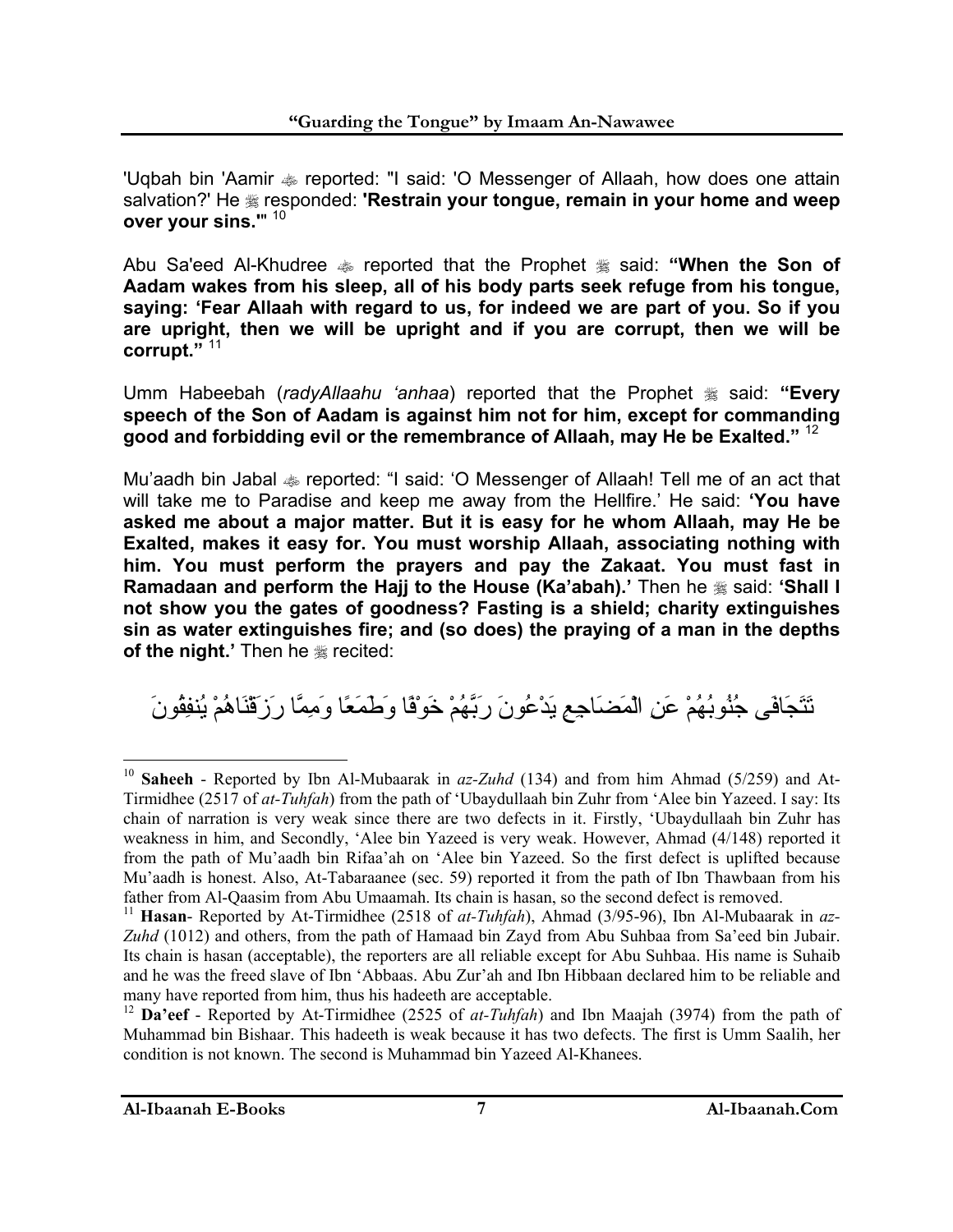فَلَا تَعْلَمُ نَفْسٌ مَّا أُخْفِيَ لَهُم مِّن قُرَّةِ أَعْيُنٍ جَزَاء بِمَا آَانُوا يَعْمَلُونَ

**'(Those) who forsake their beds to cry to their Lord in fear and hope, and spend of what We have bestowed upon them. No soul knows what is kept hidden for them of joy, as a reward for what they used to do.'** [Surah As-Sajdah: 16]

Then he  $\&$  said: 'Shall I not tell you of the peak of the matter, its pillar and its **uppermost part?'** I said: 'Yes, O Messenger of Allaah!' He said: **'The peak of the matter is Islaam. The pillar is prayer and its uppermost part is Jihaad. Shall I not tell you what controls all that?'** I said: 'Yes, O Messenger of Allaah.' So he took hold of his tongue, and said: **'Restrain this!'** I said: 'O Prophet of Allaah, will we be held accountable for what we say?' He  $*$  said: "May your mother be bereaved of you, O **Mu'aadh! Is there anything that causes people to be dragged on their faces** – or he said – **on their noses into Hellfire other than the harvests of their tongues?'**" <sup>13</sup>

Abu Hurairah  $\triangleq$  reported that the Prophet  $\triangleq$  said: "From the goodness of an **individual's Islaam is that he abandons (talking about) those things which do not concern him."** <sup>14</sup>

'Abdullaah bin 'Amr bin Al-'Aas  $\triangleq$  narrated that the Prophet  $\triangleq$  said: "Whoever **remains silent is saved."** <sup>15</sup>

 $\overline{a}$ <sup>13</sup> **Saheeh** - Reported by At-Tirmidhee (2616), Ibn Maajah (2973) and Ahmad (5/231) from the path of Mu'amar from 'Aasim bin Abee Nujood from Abu Waa'il. Ahmad (5/235-236 and 245-246) also reported it from the path of Shahr. I say: Its chain is weak because Shahr had bad memory. Ahmad (5/234) also reported from the path of Ibn Al-Mugheerah. I say: Its chain is weak because Abu Bakr (one of the narrators in the chain), who is 'Abdullaah bin Abee Maryam Ash-Shaamee used to mix up in his narrations. But the rest of the narrators are reliable. So these various paths of narration strengthen one another, Allaah willing.

<sup>&</sup>lt;sup>14</sup> Saheeh - Reported by Maalik (2/903) and from his path, At-Tirmidhee (2420), which is: From Ibn Shihaab from 'Alee bin Al-Husayn from 'Alee. I say: The narrators of this chain are reliable except that the hadeeth is in mursal form. At-Tirmidhee (2419) and Ibn Maajah (2976) reported it from the path of Al-Awzaa'ee. I say: This chain is hasan, its narrators are all reliable except Qurrah bin 'Abdir-Rahmaan bin Haywa'eel. In summary, the hadeeth is authentic due to other reports and it has supporting evidences from a group of the Companions.

<sup>15</sup> **Saheeh** - Reported by At-Tirmidhee (2618), Ad-Daarimee (2/99) and Ahmad (2/159 and 177) from several paths of narration from Ibn Lahee'ah. At-Tirmidhee said: "A strange hadeeth, we don't know of it except from the report of Ibn Lahee'ah." He means by this that the hadeeth is weak because of Ibn Lahee'ah's bad memory. The author (An-Nawawee) agreed with him. However some have narrated from Ibn Lahee'ah of which their report from him is authentic. Ibn Al-Mubaarak reported it in his az-Zuhd (385) and so did Ibn Wahb in his al-Jaami' (2/85). In summary, the hadeeth is authentic.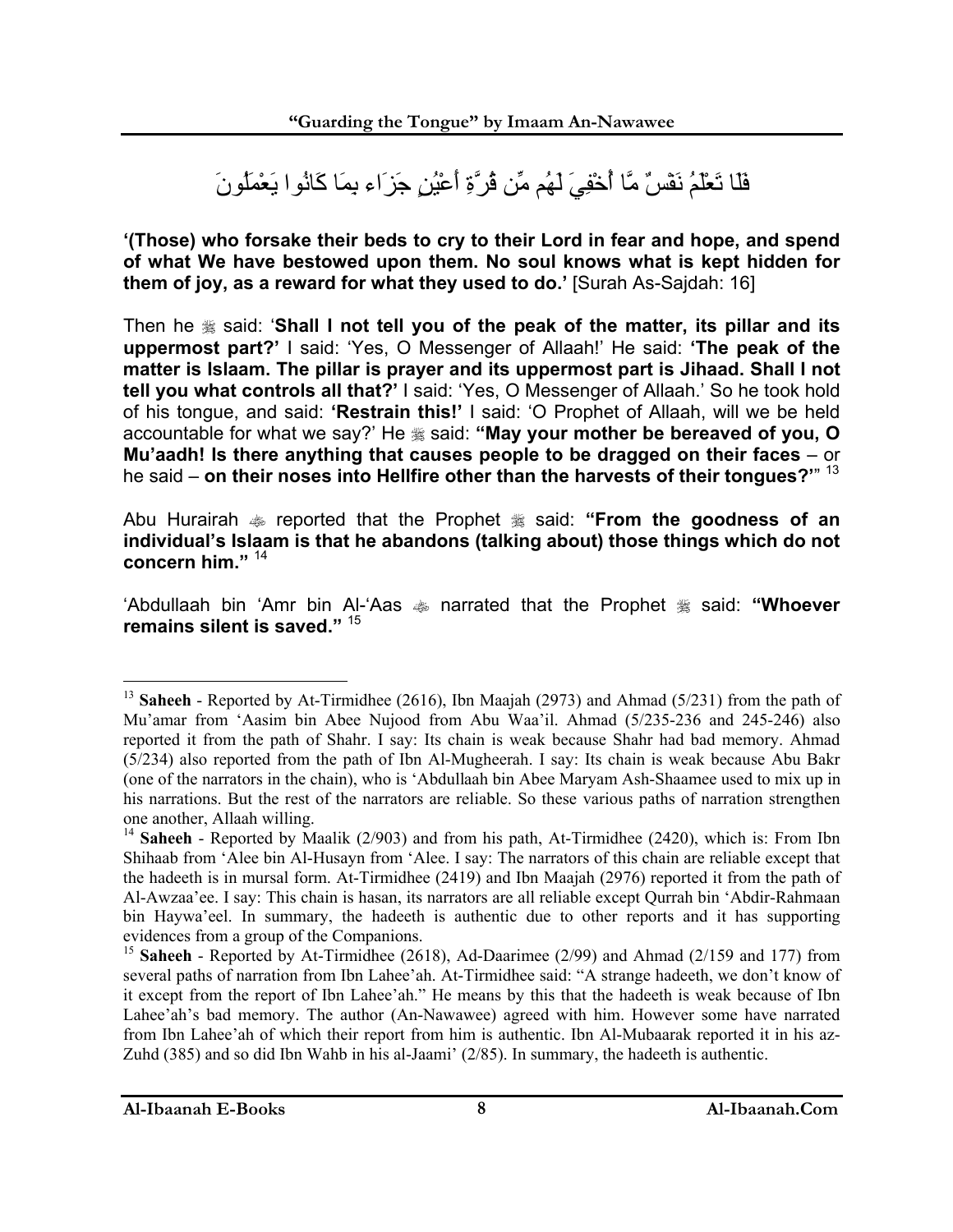This hadeeth's chain of narrators is weak. I only mention it here, to expose its weakness, since it is a very well known hadeeth. The authentic ahaadeeth similar to what I have mentioned here are many and sufficient for one who is granted success. I will mention some words on this regard in the section on Backbiting, and with Allaah lies the success.

As for the narrations reported on the Salaf concerning this matter, then they are also abundant. There is no need for mentioning them after having heard the previous reports. However, we will briefly inform of some of them.

It has reached us that Qass bin Saa'ada and Aktham bin Sayfee once met and one of them said to the other: "How many faults were you able to find in the son of Aadam?" The other responded: "They are too numerous to count, however, the faults that I was able to account for numbered eight thousand. I also discovered one thing which if put into practice, all of these faults would be kept hidden." He asked: "What is it?" He responded: **"Guarding the tongue."**

Abu 'Alee Al-Fudayl bin 'Iyyaad (*rahimahullaah*) said: "Whoever limits his speech to be in accordance with his actions, will minimize his speech on that which doesn't concern him."

Imaam Ash-Shaafi'ee (*rahimahullaah*) said to his student Rabee': "O Rabee'! Do not speak about things that do not concern you, for indeed every time that you speak a word, it takes control of you and you do not have control of it!"

'Abdullaah bin Mas'ood  $\triangleleft$  said: "There is nothing that deserves to be imprisoned more than the tongue."

Others have stated: "The example of the tongue is like that of a savage beast. If you do not lock it up, it will set out against you."

Abul-Qaasim Al-Qushayree said in his famous Risaalah: "Remaining silent is salvation and that is a fundamental principle. And staying quiet at the proper time is a characteristic of manhood, just as speaking when it is proper to speak is from the most honorable of matters."

And he (*rahimahullaah*) said: "I heard Abu 'Alee Ad-Daqaaq say: 'Whoever remains silent concerning the truth, then he is a silent devil.""

He also said: "As for the preference of those who strive in good to remain silent, then that is because of what they know of the bad consequences that result from talking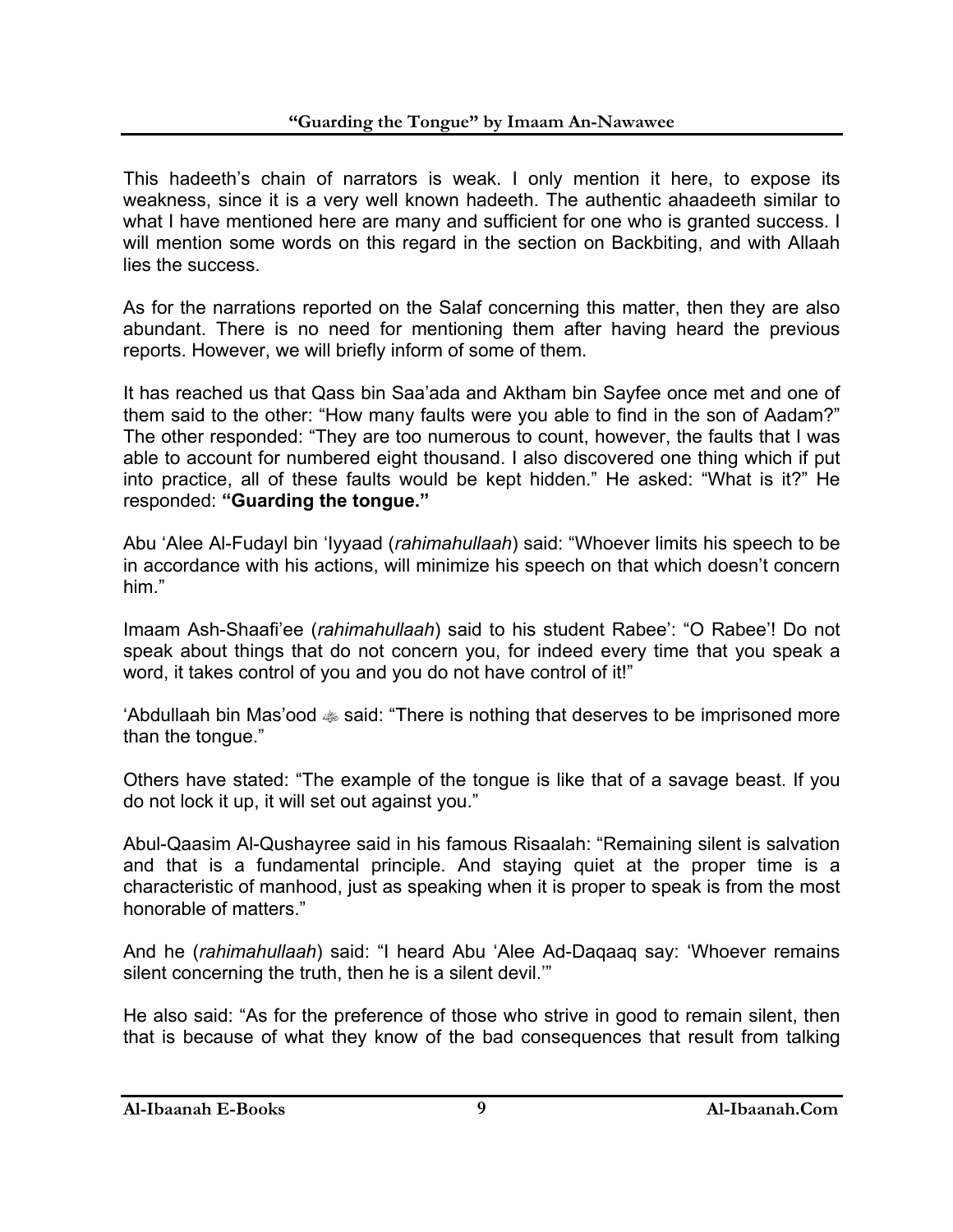and from the soul's being pleased with that. It is also because of the praiseworthy attributes that will show (by doing this) and because it will incline him towards distinguishing between its types – whether good speech or its opposite. This is the characteristic of those endowed with religious devotion. And this is one of their pillars with regard to educating the people. What has been recited of poetry in this regard is:

> *"Guard your tongue O mankind And do not let it bite you, for indeed it is a snake How many people in the graveyards are there Tthat were killed by their tongues Whoever fears meeting Him (on the Day of Judgement), Is truly the brave one."*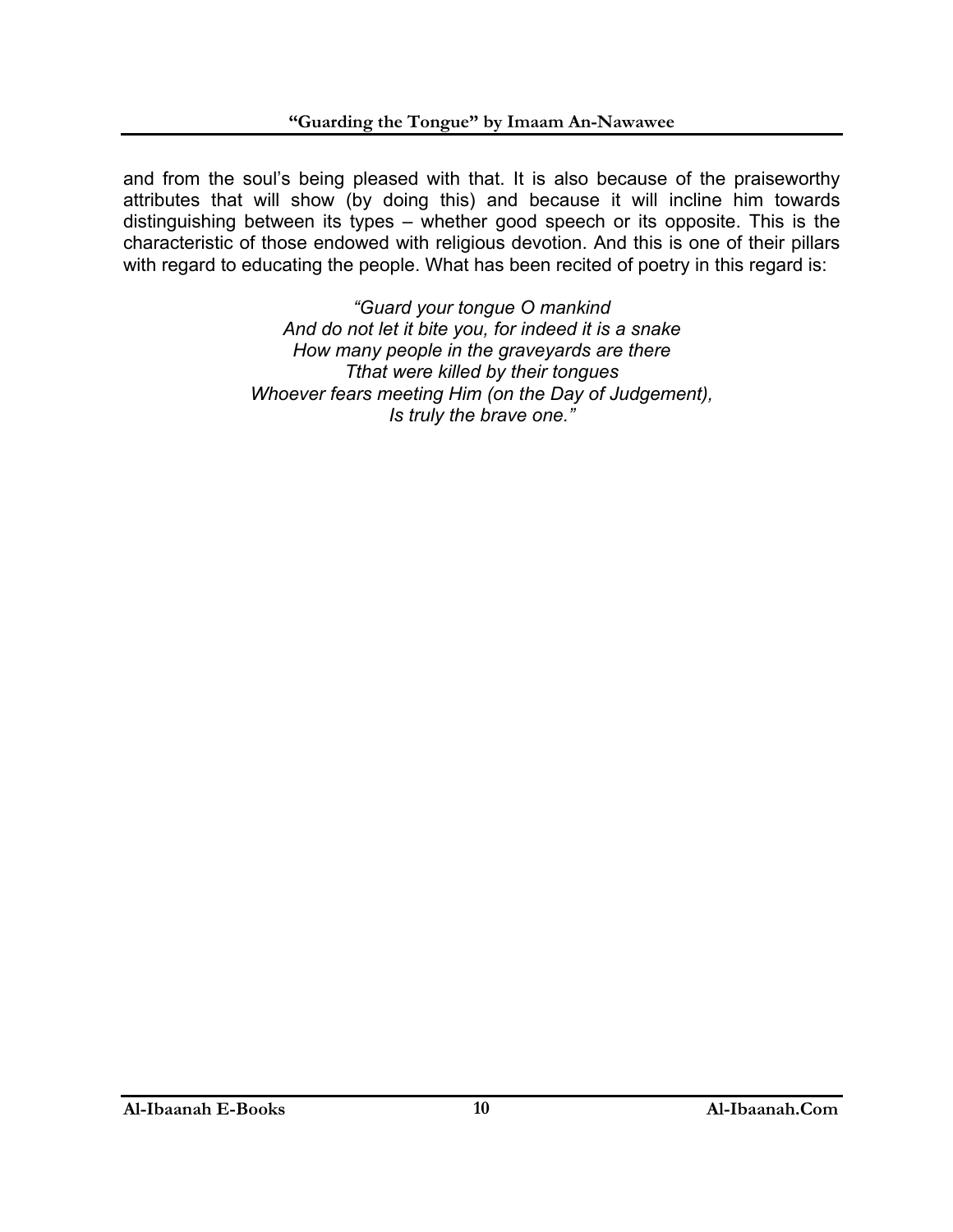#### **THE PROHIBITION OF BACKBITING AND GOSSIPING**

**Know** that these two matters are from the most vilest and despicable of things, yet the most widely spread amongst mankind, such that no one is free from them except for a few people. Thus, I begin with these two, due to the public's need for being warned of them.

As for Backbiting (*gheebah*), then it is when you mention something about a person (in his absence), that he hates (to have mentioned), whether it is about: His body, his religious characteristics, his worldly affairs, his self, his physical appearance, his character, his wealth, his child, his father, his wife, his servant, his slave, his turban, his attire, his manner of walking, his smile, his dissoluteness, his frowning, his cheerfulness or anything else related to the above. Likewise, it is the same whether you mention that about him with words, through writings, or whether you point or indicate that by gesturing with your eyes, hand or head.

As for the body, then it is when you say: "he is blind", "he limps", "he is bleary-eyed", "he is bald", "he is short", "he is tall", "he is black", "he is yellow". As for his religious qualities, then it is when you say: "he is a sinner", "he is a thief", "he is a betrayer", "he is an oppressor", "he takes the prayer lightly", "he is lenient with impurities", "he does not behave well towards his parents", "he does not pay the Zakaat duly", and "he does not avoid backbiting." As for the worldly matters, then it is when you say: "he has poor manners", "he's unmindful of people", "he does not think that anyone has a right over him", "he talks too much", "he eats and sleeps too much", "he sleeps at the wrong times", "he sits in places he does not belong in."

As for those matters connected with one's parents, then it is when you say: "his father is a sinner", "an Indian", "a Nabatean", "a Negro", "a loafer", "a seedsman", "a cattle dealer", "a carpenter", "a blacksmith", "a weaver." As for his character, then it is when you say: "he has bad manners", "he is arrogant", "he is quarrelsome", "he is rash and hasty", "he is tyrannical", "he is feeble", "he has a weak heart", "he is irresponsible", "he is dismal", "he is dissolute", etc. As for the garment: "it has wide sleeves", "it has short hems", "what a filthy garment", and so on.

The remaining categories can be deduced based upon what we have mentioned, considering that the source rule behind it is: "Mentioning some aspect about him that he hates to have mentioned." Imaam Abu Haamid Al-Ghazaalee quoted the consensus of the Muslim scholars with regard to backbiting being: "One's mentioning something about other people (in their absence), which they hate to have mentioned." The authentic hadeeth clarifying this will be stated later.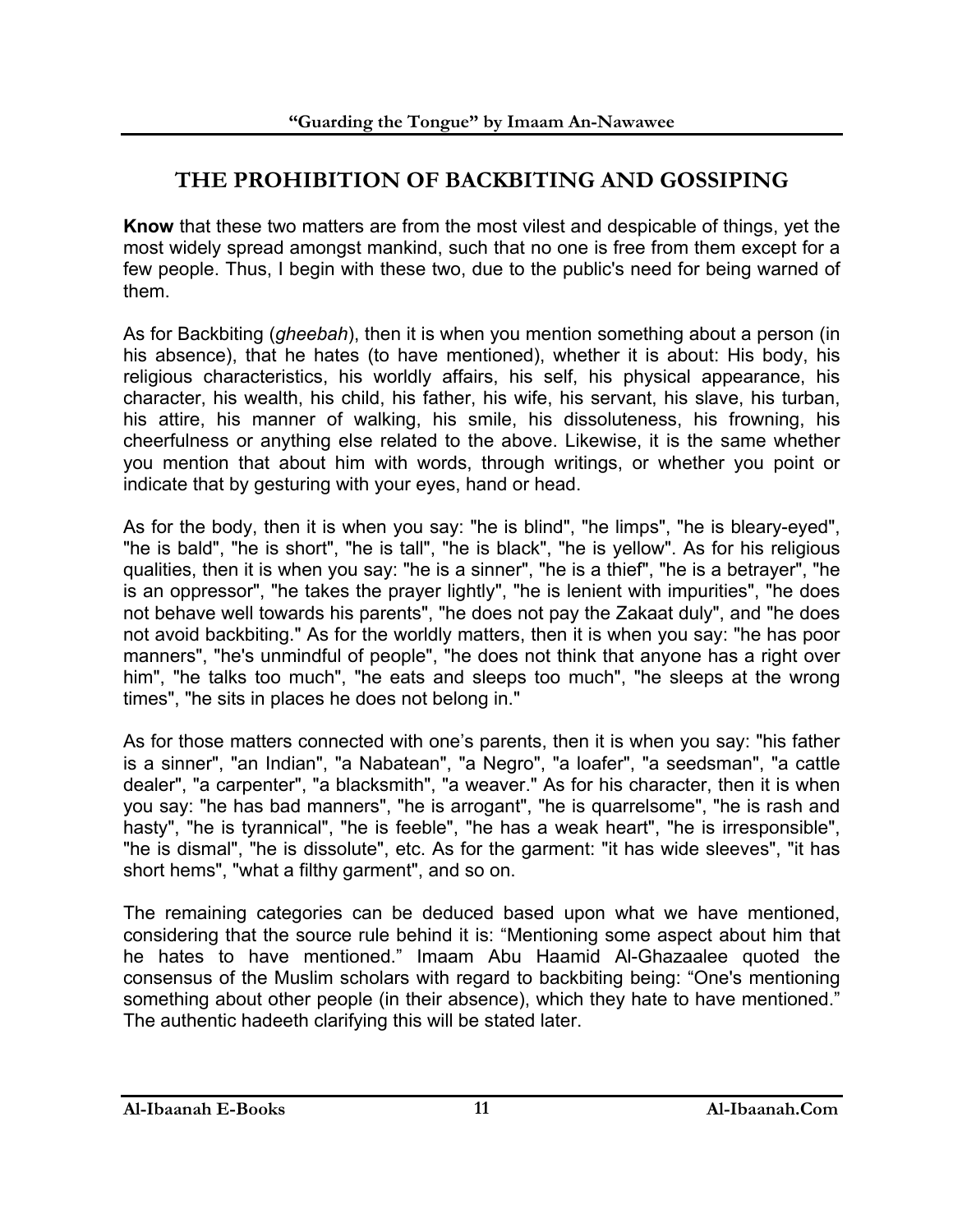As for Gossiping ( nameemah), then it is when one conveys and carries the talk of people from one group of individuals to another with the intent of causing discord between the two of them.

These are the definitions of the two. As for their rulings, then they are forbidden according to the unanimous agreement of the Muslim scholars. The clear evidences in the Qur'aan, the Sunnah and the consensus of the ummah indicate its prohibition. Allaah says:

وَلَا يَغْتَب بَّعْضُكُم بَعْضًا

**"And do not backbite one another."** [Surah Al-Hujuraat: 12]

And He says:

وَيْلٌ لِّكُلِّ هُمَزَةٍ لُّمَزَةٍ

**"Woe to every slanderer and backbiter."** [Surah Al-Humazah: 1]

And He says:

هَمَّازٍ مَّشَّاء بِنَمِيمٍ

**"A slanderer going about with gossip."** [Surah Al-Qalam: 11]

Hudhayfah  $\triangleq$  reported that the Prophet  $\triangleq$  said: "The one who spreads gossip **(***Namaam***) will not enter Paradise."** <sup>16</sup>

Ibn 'Abbaas  $\triangleq$  reported that Allaah's Messenger once passed by two graves and said: **"Verily, they (occupants of graves) are both being tormented and they are not being tormented for something major."**

In the report from Al-Bukhaaree, it states: **"Rather, it is indeed something major. As for the first one, then he used to go around spreading gossip (***nameemah***) and as for the other, then he used not to protect himself from his own urine."** <sup>17</sup>

**Al-Ibaanah E-Books 12 Al-Ibaanah.Com** 

 $\overline{a}$ <sup>16</sup> **Saheeh** – Reported by Al-Bukhaaree (10/472 of *al-Fath*) and Muslim (105), and the wording is his.

<sup>17</sup> **Saheeh** – Reported by Al-Bukhaaree (1/317 and 322, 3/222-223 and 242) and Muslim (292)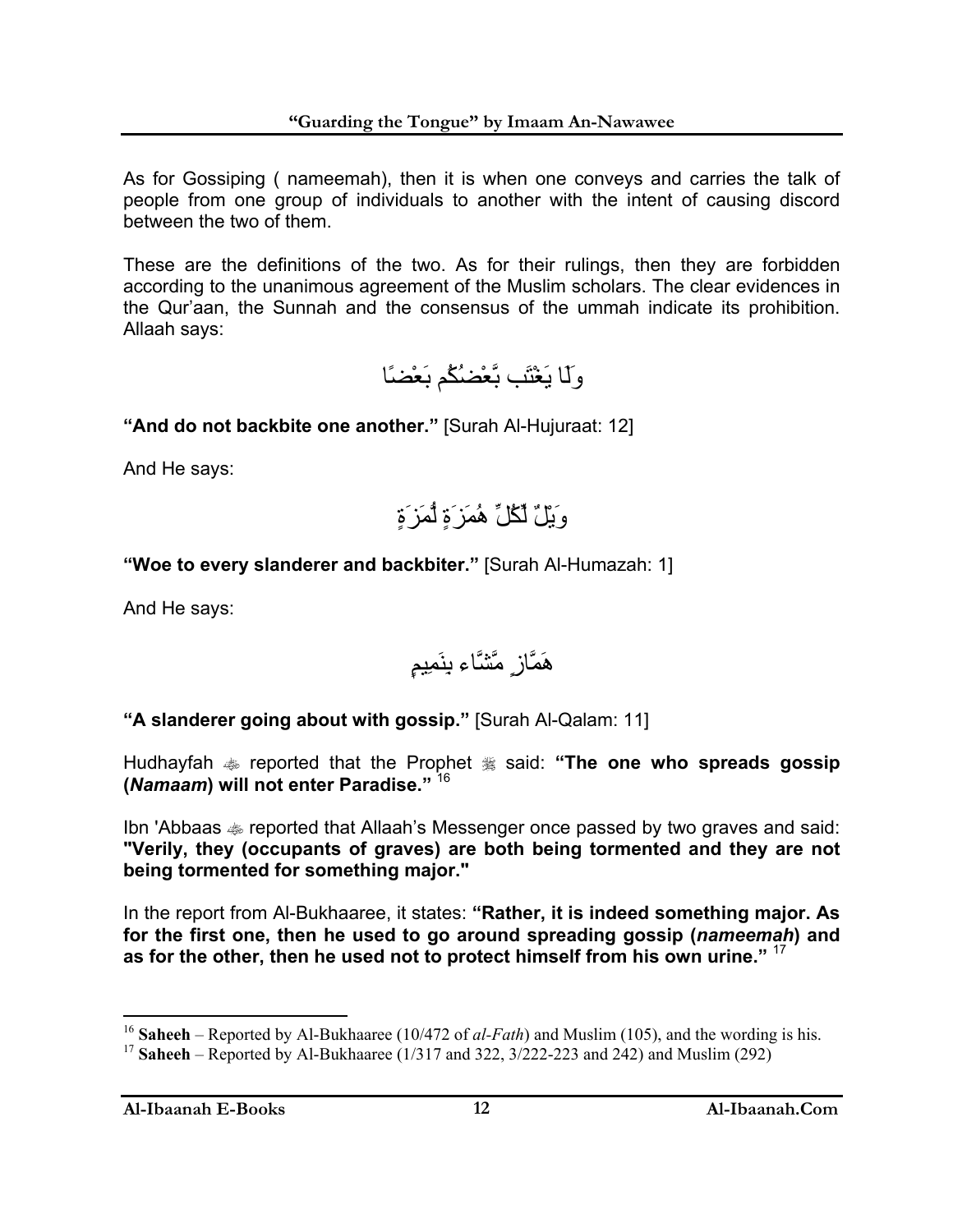The scholars say the meaning of **"and they are not being tormented for something major"** is **"something major"** according to their opinion or **"something major"** for them to have abandoned doing.

Abu Hurairah  $\triangleq$  reported that Allaah's Messenger  $\triangleq$  once said (to his Companions): **"Do you know what backbiting is?"** They said: "Allaah and His Messenger know best." He said: **"Your mentioning something about your brother (in his absence) that he hates (to have mentioned)."** It was said: "What if there exists in my brother, that which I say (of him)?" He  $\&$  said: "If there is found in him what you say, then **you have backbitten him. And if there is not found in him what you say, then you have slandered him."** <sup>18</sup>

Abu Bakrah  $\triangleq$  reported that Allaah's Messenger  $\triangleq$  said in his sermon on the day of Sacrifice, during his farewell pilgrimage: **"Verily, your blood, your wealth and your honor are sacred for you, just as this day of yours is sacred, in this land of yours, in this month of yours. Have I not conveyed?"** <sup>19</sup>

'Aa'ishah (*radyAllaahu 'anhaa*) narrated: "I said to the Prophet  $\frac{1}{20}$ : 'You are more than Safiyyah by such and such.' [Some of the narrators said it meant that she was short] So he  $\ddot{\textbf{x}}$  said: **'You have stated a word, which if mixed with the water of the sea, it would surely stain it.'**" 20

At-Tirmidhee said this hadeeth was hasan saheeh. I say that the word for staining (*mazaja*) means: That it (her statement) would mix with the water with such a mixing that it would change its taste and smell due to the severity of its stench and vileness. This hadeeth is one of the greatest proofs that show the forbiddance of backbiting, if not **the** greatest. And I do not know of any other hadeeth that reaches this level with regard to condemning backbiting.

وَمَا يَنطِقُ عَنِ الْهَوَى . إِنْ هُوَ إِلَّا وَحْيٌ يُوحَى

**"And he (the Prophet) does not speak from his own desire. Rather, it is only revelation revealed (to him)."** [Surah An-Najm: 3-4]

<sup>18</sup> **Saheeh** - Reported by Muslim (2589)

<sup>19</sup> **Saheeh** – Reported by Al-Bukhaaree (1/199 of *al-Fath*)

<sup>20</sup> **Saheeh** – Reported by Abu Dawood (4875), At-Tirmidhee (2624 of *at-Tuhfah*) and Ahmad (6/189) from the path of Sufyaan bin 'Alee bin Al-Aqmar. I say: Its chain of narration is authentic; its narrators are reliable.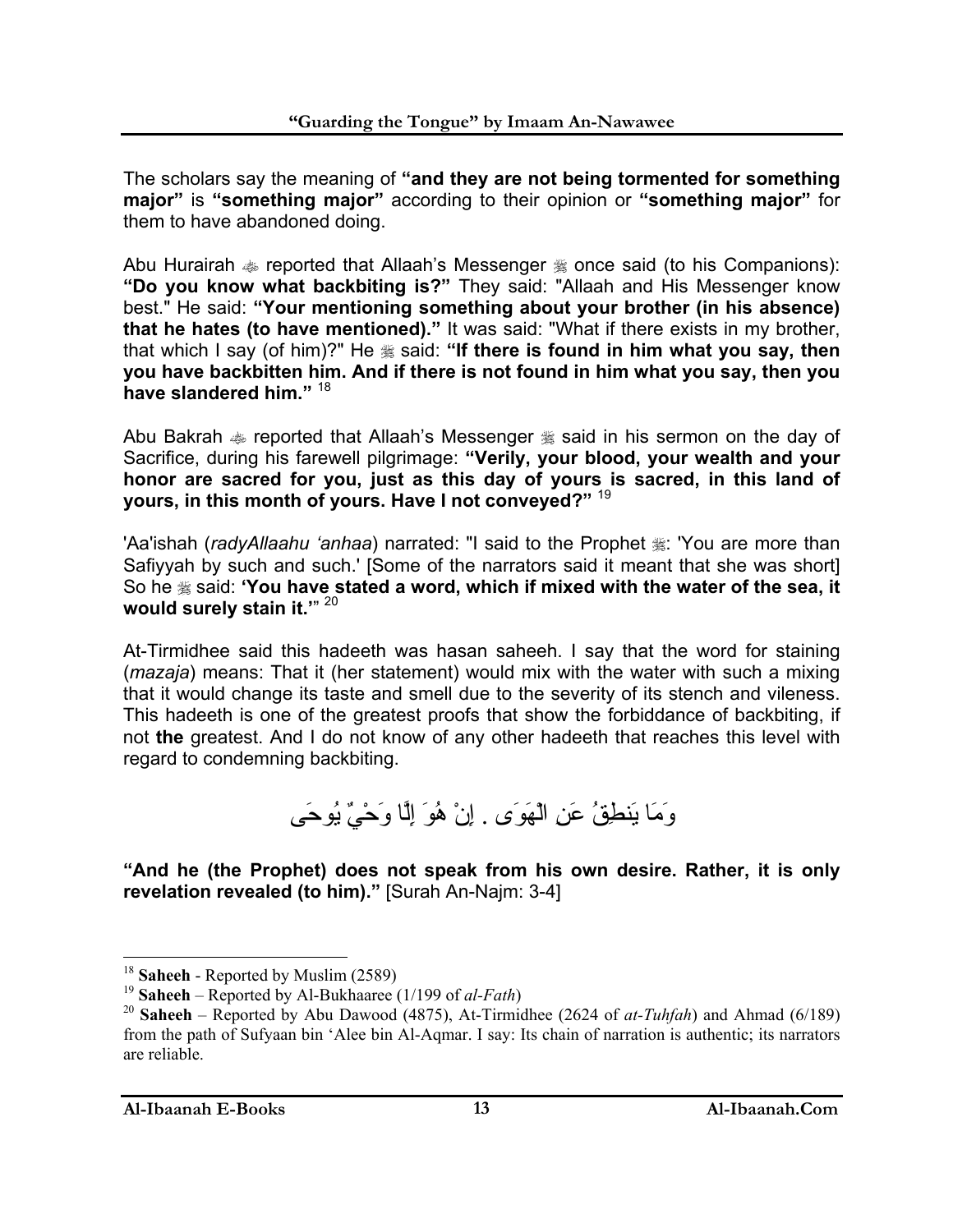We ask Allaah, the Most Generous, for His kindness and forgiveness from all detestable acts.

Anas  $\triangle$  reported that Allaah's Messenger  $\triangleq$  said: "When I was ascended (to the **heavens), I came across a people that had nails made of brass, with which they were scratching their faces and their chests. So I said: 'Who are these people, O Jibreel?' He said: 'They are the ones who eat the flesh of people21 and dishonor them.'"** <sup>22</sup>

It is also reported from Sa'eed bin Zayd  $\triangleq$  that the Prophet  $\triangleq$  said: "**Verily, one of the worst forms of Ribaa (interest) is being condescending with regard to a Muslim's honor, without due right."** <sup>23</sup>

Abu Hurairah  $\approx$  reported that the Messenger of Allaah  $\approx$  said: "A Muslim is the **brother of another Muslim. He does not betray him, nor does he lie to him, nor does he forsake him. All of the Muslim to (another) Muslim is sacred – his honor, his wealth and his blood. Taqwaa (fear and obedience to Allaah) is right here [pointing to his chest]. It is enough evil for a person to look down upon his fellow Muslim."** <sup>24</sup>

At-Tirmidhee said it was a hasan hadeeth. I say that there is no hadeeth greater in advantage and more numerous in points of benefit than this hadeeth. And with Allaah lies the success.

<sup>&</sup>lt;sup>21</sup> **Translator's Note:** This is a reference to backbiting, since Allaah likens it to eating a human's flesh in His saying: **"And do not backbit one another! Would any of you like to eat the flesh of his** dead brother? You would surely hate it!" [Surah Al-Hujuraat: 12]

<sup>&</sup>lt;sup>22</sup> **Saheeh** – Reported by Ahmad (3/224) and Ibn Abee Ad-Duniyaa in as-Samat (165 and 572) from Abul- Mugheerah. It has also been reported by Abu Dawood (4878-4879). In summary, the hadeeth in *mawsool* form is authentic and Allaah knows best.

<sup>23</sup> **Saheeh** – Reported by Ahmad (3/224), Ibn Abee Ad-Duniyaa in as-Samat (165 and 572) from Abul-

**Saheeh** – Reported by Abu Dawood (4876), Ahmad (1/190) and Al-Haytham bin Kulaib in al-Musnad (2/30) from the path of 'Abdullaah bin Abee Husayn from Nawfil bin Masaahiq. I say: This chain of narration is authentic – all of its narrators are reliable. The hadeeth has supporting evidences from other ahaadeeth reported by Al-Baraa bin 'Aazib, 'Abdullaah bin Mas'ood and 'Abdullaah bin 'Abbaas. See *at-Targheeb* (3/503-505).

<sup>&</sup>lt;sup>24</sup> Saheeh – Reported by At-Tirmidhee (1992) from the path of Hishaam bin Sa'ad from Zayd bin Aslam from Abu Saalih. At-Tirmidhee declared it hasan, and it is as he said. It has another path of narration reported by Muslim (2564) and Ahmad (2/277, 311 and 360) from Abu Sa'eed. The author (*rahimahullaah*) forgot to mention these paths of narration.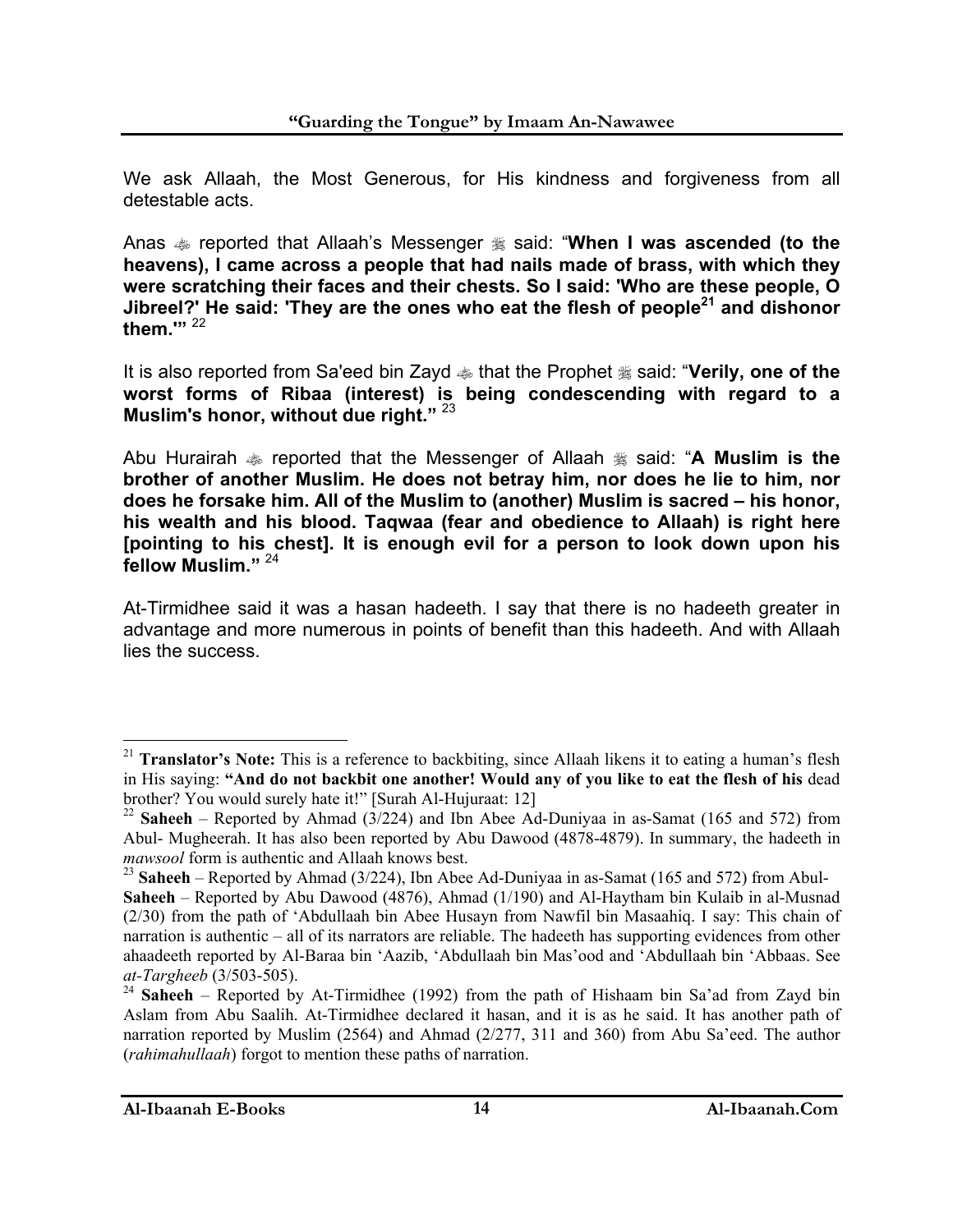#### **IMPORTANT POINTS RELATED TO THE LIMITS OF BACKBITING**

In the previous chapter, we stated that backbiting was when an individual mentions something about a person (in his absence), that the latter dislikes to have mentioned – whether by using verbal statements, through writings, or by making a gesture indicating him or pointing him out by eye, hand or head.

**It's Guidelines:** Everything by which one causes others to understand the deficiencies found in a Muslim, then that is considered the backbiting that is forbidden. An example of this is when someone tells others that "such and such" individual walks with a limp or that he walks while humped over or anything similar to that from the aspects by which one desires to narrate in order to belittle the individual. All of this is H**araam**  (forbidden) – there being no difference of opinion in this regard. Another example of this, is when an author mentions a specific individual in his book, saying **"Such and such person says this…"** desiring to degrade him and dishonor him. This is Haraam. However, if his intention is to clarify that person's mistake so that it will not be followed, or to clarify his deficiency in knowledge so that he will not mislead others or have his opinions accepted, then this is not backbiting. Rather it is advice (*naseehah*), which is an obligation and for which he will be rewarded if that is what he (truly) intended.

Likewise, if the author or anyone else speaks generally, saying: "these people" or "this group says such and such, and this is an error" or "a mistake" or "ignorance" or "negligence" or similar to that, then this is not backbiting. **Backbiting is only when one mentions a specified individual or a specific group of people (whether by name or insinuation).**

Also from the forbidden types of backbiting is:

When one says: "Some of the people did such and such" or "some of the scholars" or "some who claim to have knowledge" or "some of the muftees" or "some who attribute themselves to rectifying (the ummah)" or "who claim abstinence" or "some people who passed by us today" or "some people that we saw" or similar to this "...did such and such", without specifying anyone, but yet the one being spoken to realizes who the individuals are specifically, due to the speaker's causing him to understand who they are (through his words).

Also from its types is: The backbiting of the devoutly pious and knowledgeable individuals, for indeed they turn towards committing backbiting by doing it in a manner by which they cause others to understand (the person they are talking about without specifying him), just as something that is quite clear is understood. So, for example,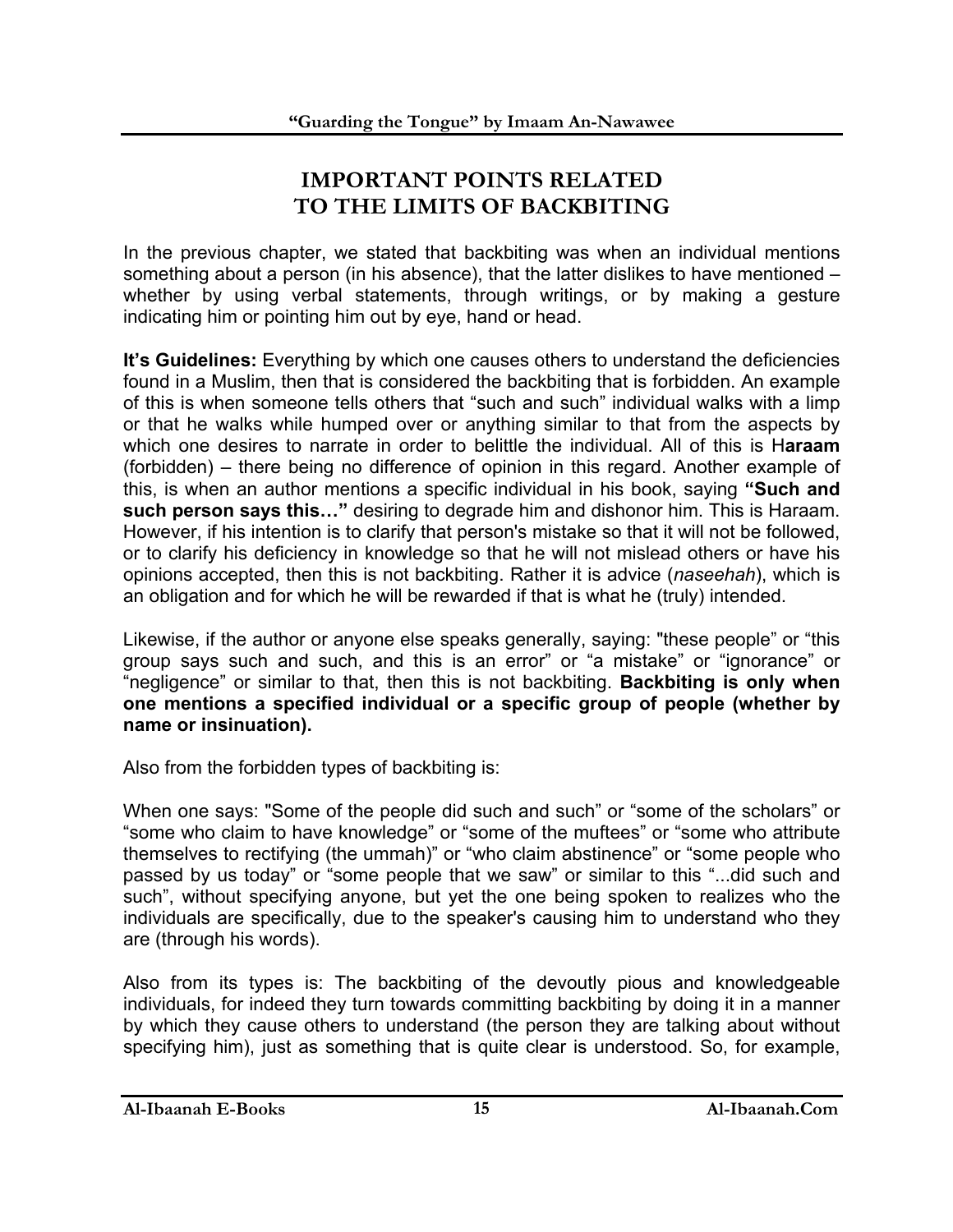when it is said to one of them: "How is such and such person?" He responds: "May Allaah rectify us" or "May Allaah forgive us" or "May Allaah rectify him" or "We ask Allaah for his pardon!" or "We give praise to Allaah for not having tested us with entering into darkness" or "We seek refuge in Allaah from evil" or "May Allaah save us from having little modesty" or "O Allaah, Accept our repentance", and what is similar to that, by which one will come to realize that person's defects. All of this is from the forbidden types of backbiting.

Likewise, it is the same if one says: "Such and such person is being tested with that which all of us were tested with" or "his wealth is a means for that (test)" or "we all have done such an act."

These are the types of examples regarding this matter. And if this is not so, then we must refer back to the source-principle of Backbiting, which is: **One's causing his audience to understand the defects found in certain people (even without mentioning their names), as has been stated previously.** All of this is understood from the prerequisites of the hadeeth in Saheeh Muslim, which we have mentioned in the previous chapter, as well as the others, concerning the limits of backbiting. And Allaah knows best.

**Know** that in the same way that backbiting is forbidden for the one who speaks it, it is likewise forbidden for the one who listens to it and approves of it. Thus, it is obligatory on the one who hears an individual embarking on committing the prohibited form of backbiting, to forbid him from doing it as long as he does not fear any open harm resulting from that. But if he does fear (harm) from that, then he is obligated to reject the backbiting with his heart and to detach himself from that gathering if he is able to do so. If he has the ability to reject it with his tongue or to cut the backbiting off by changing the topic, then that becomes required of him. And if he does not do that, then he has committed an act of disobedience (i.e. sinned).

If he says with his tongue: "Be quiet!" while desiring with his heart for it to continue, then Abu Haamid Al-Ghazaalee said: "This is hypocrisy. It does not remove him from the sin he is upon. Rather, he must (also) hate it with his heart."

If he is forced to stay in that gathering in which backbiting is taking place, and he fears from forbidding it, or he forbids it but it is not accepted from him and he cannot find a way to separate himself from them, then he is prohibited from listening and paying attention to the backbiting. Instead, his way out should be by making remembrance of Allaah (*dhikr*) with both his tongue and heart or just his heart. Or he should think about something else in order to preoccupy himself from having to listen to it. After having done this, his hearing it without listening or paying attention to it will not harm him,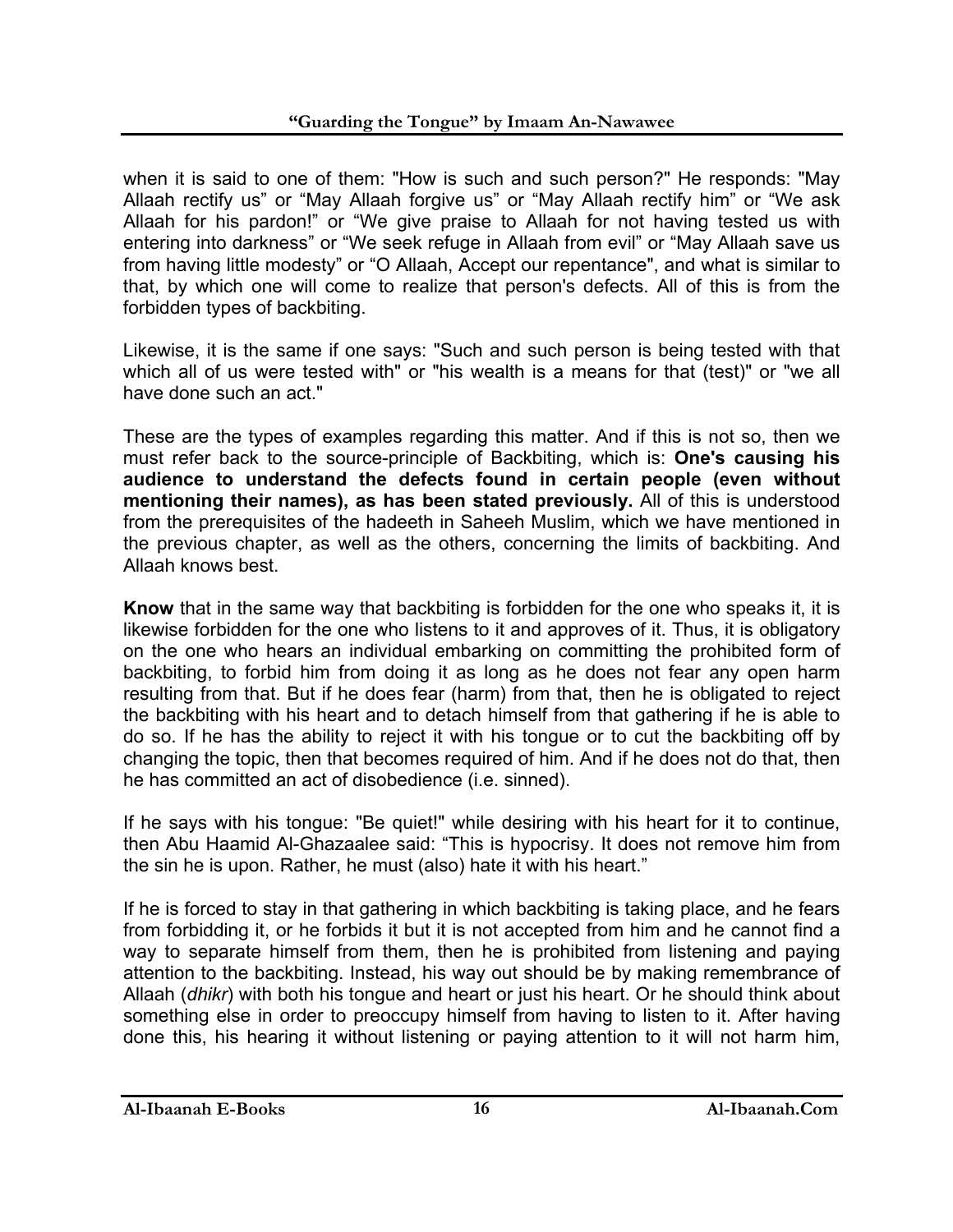while he is in this mentioned state. If he is able, after this, to withdraw from them and they are still backbiting, then separating oneself is an obligation. Allaah says:

وَإِذَا رَأَيْتَ الَّذِينَ يَخُوضُونَ فِي آيَاتِنَا فَأَعْرِضْ عَنْهُمْ حَتَّى يَخُوضُواْ فِي حَدِيثٍ غَيْرِهِ وَإِمَّا يُنسِيَنَّكَ الشَّيْطَانُ فَلاَ تَقْعُدْ بَعْدَ الذِّآْرَى مَعَ الْقَوْمِ الظَّالِمِينَ

**"And when you see those who engage in false conversations about Our verses by mocking at them, then turn away from them until they engage in a different topic of speech. But if the Devil causes you to forget, then after remembering, do not sit in the company of those people who are the wrong-doers."** [Surah Al-An'aam: 68]

It has been reported that Ibraaheem bin Adham was once invited to a *waleemah*  (wedding feast), so he attended it and found people there who were mentioning a man that didn't come, saying: "He is truly lazy." So Ibraaheem said: "I brought this upon myself, such that I attended a place in which people are backbiting one another." So he left from there and did not eat for three days. What has been recited of poetry with regard to this is:

> *"And restrain your ears from hearing vile speech Just as you restrain your tongue from speaking it Because when you listen to this vile speech You are a partner to the one saying it, so reflect."*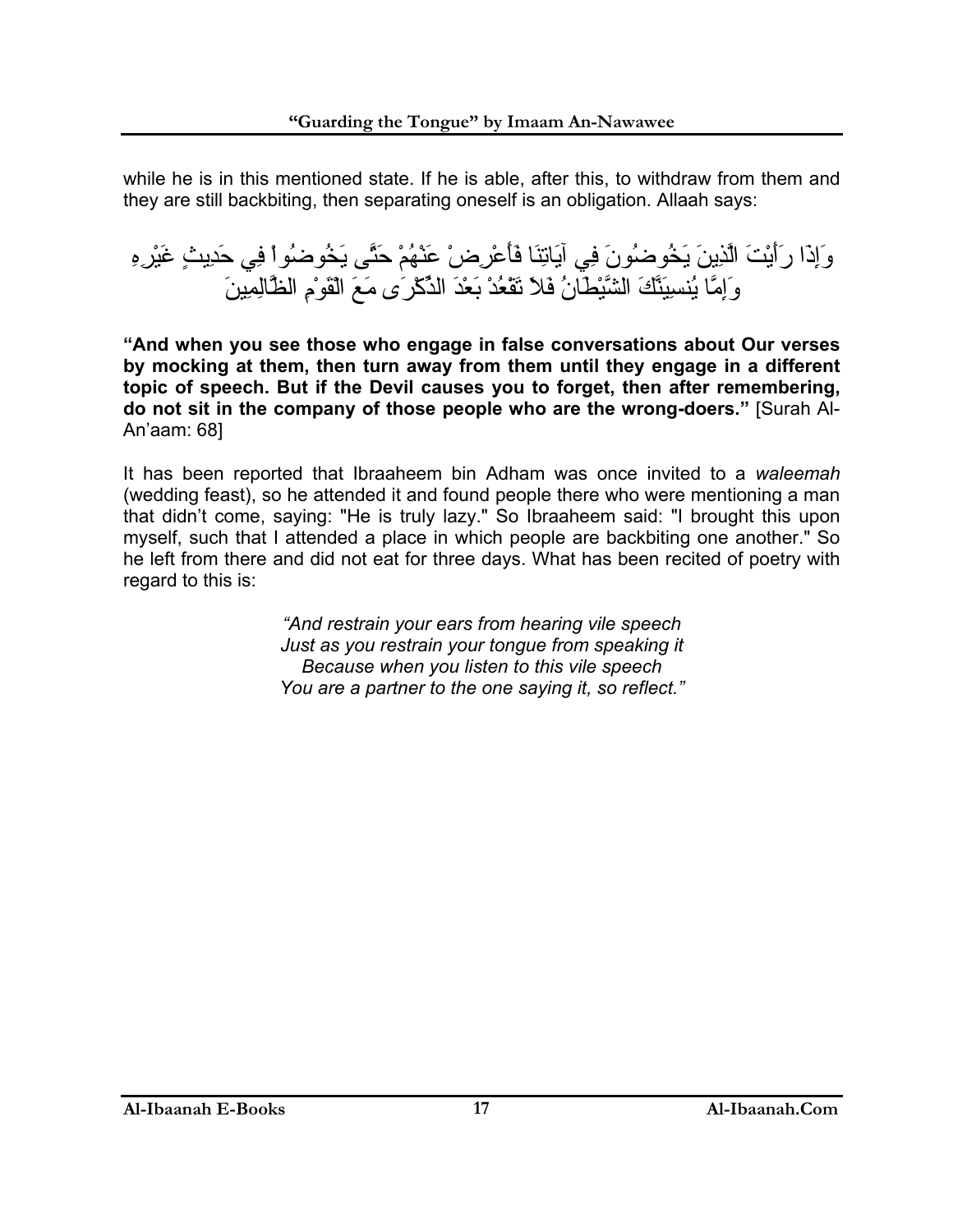#### **HOW DOES ONE PREVENT HIMSELF FROM BACKBITING?**

**Know** that this section consists of many evidences from the Qur'aan and the Sunnah, however, I will shorten it to mentioning only a few of them. So whoever is granted success by Allaah, will benefit from them. And whoever is not granted success, will not benefit from them, even if he were to see volumes filled with these proofs.

The main focus of this chapter is to let each individual (reading) apply all the texts we have stated concerning the prohibition of backbiting to himself and then to reflect on the statement of Allaah:

مَا يَلْفِظُ مِن قَوْلٍ إِلَّا لَدَيْهِ رَقِيبٌ عَتِيدٌ

**"Not a word does one utter, except that there is an (angel) Watching, Ready to record it."** [Surah Qaaf: 18] And His statement:

> إِذْ تَلَقَّوْنَهُ بِأَلْسِنَتِكُمْ وَتَقُولُونَ بِأَفْوَاهِكُم مَّا لَيْسَ لَكُم بِهِ عِلْمٌ وَتَحْسَبُونَهُ هَيِّنًا وَهُوَ عِندَ اللَّهِ عَظِيمٌ

**"And you perceived it (the statement of slander) to be something small, while in the sight of Allaah, it was an enormity."** [Surah An-Noor: 15]

And the authentic hadeeth that we mentioned previously: **"Indeed, the servant may say a word from which Allaah's Displeasure is gained, while he does not realize it. And due to it, he will be thrown into the Hellfire."** <sup>25</sup>

He must also reflect on all the other evidences we have stated in the previous chapters on guarding the tongue and backbiting. It is upon every individual to attach and apply these (texts) to each of his statements, such that (he says to himself before speaking): "Allaah is with me", "Allaah is witnessing me", "Allaah is watching me".

A man once said to Al-Hasan Al-Basree: "You have backbitten me." So he said: "Who are you, so that I may know to whom my good deeds are going?" And 'Abdullaah bin Al-Mubaarak said: "If I were to backbite someone, I would surely backbite my parents for they have the most right to (receive) my good deeds."

<sup>25</sup> **Saheeh** – Stated previously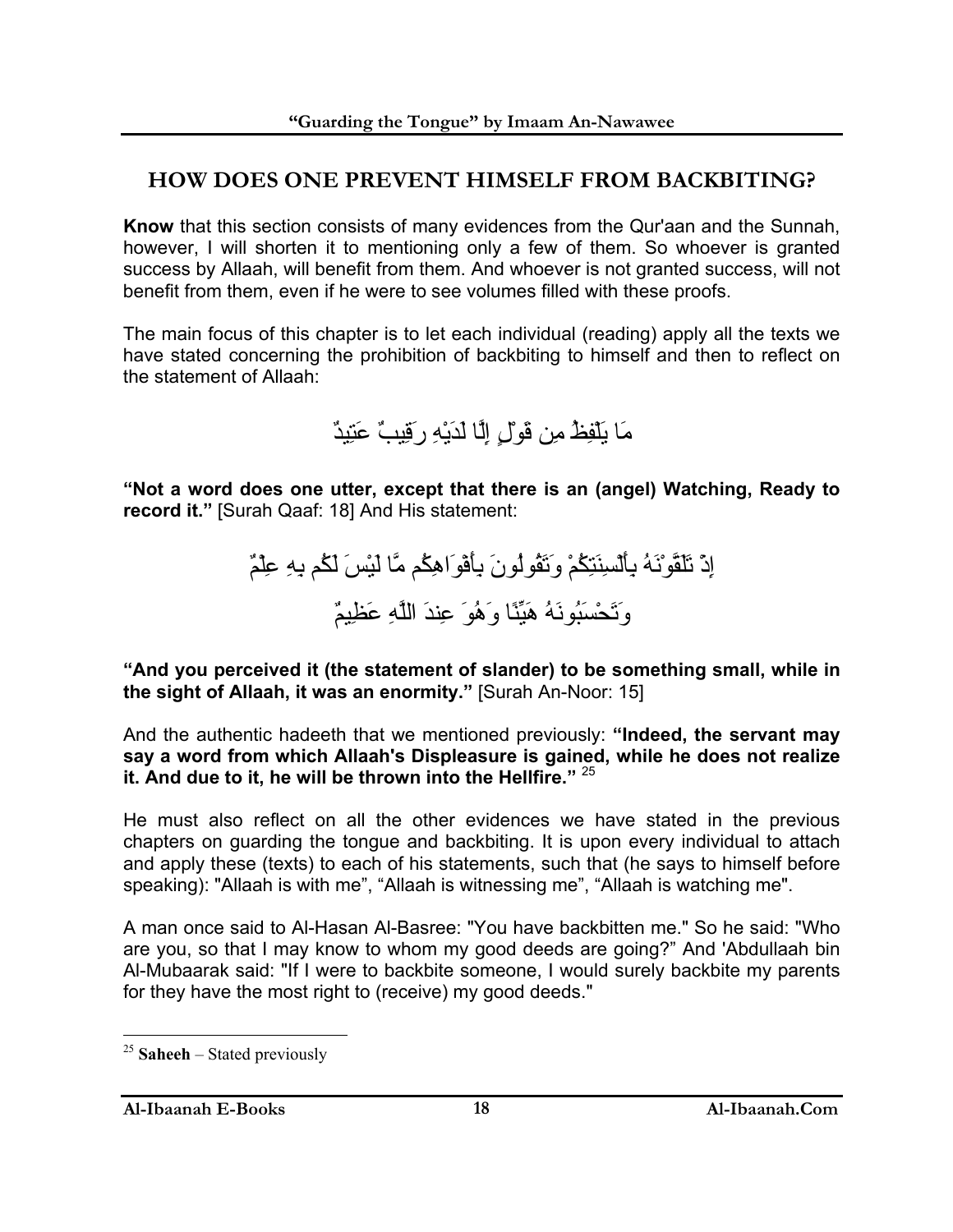#### **WHAT TYPE OF BACKBITING IS PERMISSIBLE?**

**Know** that although backbiting is forbidden, it becomes permissible under certain circumstances when done for a beneficial reason. That which makes it allowable is a valid and legitimate goal, which cannot be achieved except by doing it (i.e. the backbiting). These goals can be broken down into six categories:

1. **Oppression** - It is permissible for the one who is oppressed to complain about his situation to the ruler or the judge or anyone else who holds authority or has the ability to grant him justice against his oppressor. He should say: "Such and such person wronged me" and "he did such thing to me", and "he coerced me in this manner" and so on.

2. **Seeking assistance in changing an evil and returning a sinner back to what is correct** - One should say to the individual whom he expects has the ability to put an end to the evil: "Such and such person did this, so prevent him" or something to that effect. His objective should be to look for a way to ultimately put an end to the evil. If he does not intend this as his goal, then it is forbidden (for him to mention it).

3. **Seeking a fatwa (religious ruling)** - One should do this by saying to the muftee (scholar capable of issuing a fatwa): "My father" or "my brother" or "such and such person wronged me in this way." "Does he have the right to do so?" "How shall I go about putting an end to it and obtain my right while repelling oppression from myself?" and so on. Likewise, one may say: "My wife did such and such to me" or "my husband did such and such a thing" and so on. This is permissible due to the necessity for it, however, to be more cautious, it is better for one to say: "What do you say about a man who has done such and such thing?" or "concerning a husband" or "concerning a wife who did such and such" (without saying "my"), etc.

By doing this, the goal is achieved without having to resort to specifying anyone. However, specifying an individual by name is permissible (in this circumstance), based on the hadeeth of Hind (*radyAllaahu 'anhaa*), which we shall mention later, by the Will of Allaah, in which she told Allaah's Messenger: **"Indeed, Abu Sufyaan (her husband) is a stingy man."** And the Messenger of Allaah  $\frac{4}{36}$  did not forbid her from

4. **Warning and Advising the Muslims against Evil** - There are several perspectives to this, of which one is: Declaring someone unreliable in the field of narrating hadeeth and giving testimony. This is permissible to do, according to the Ijmaa' (consensus of the Muslim scholars). Rather, it becomes obligatory due to the need for it. Another case is when an individual desires to enter into a relationship with another person

saying this.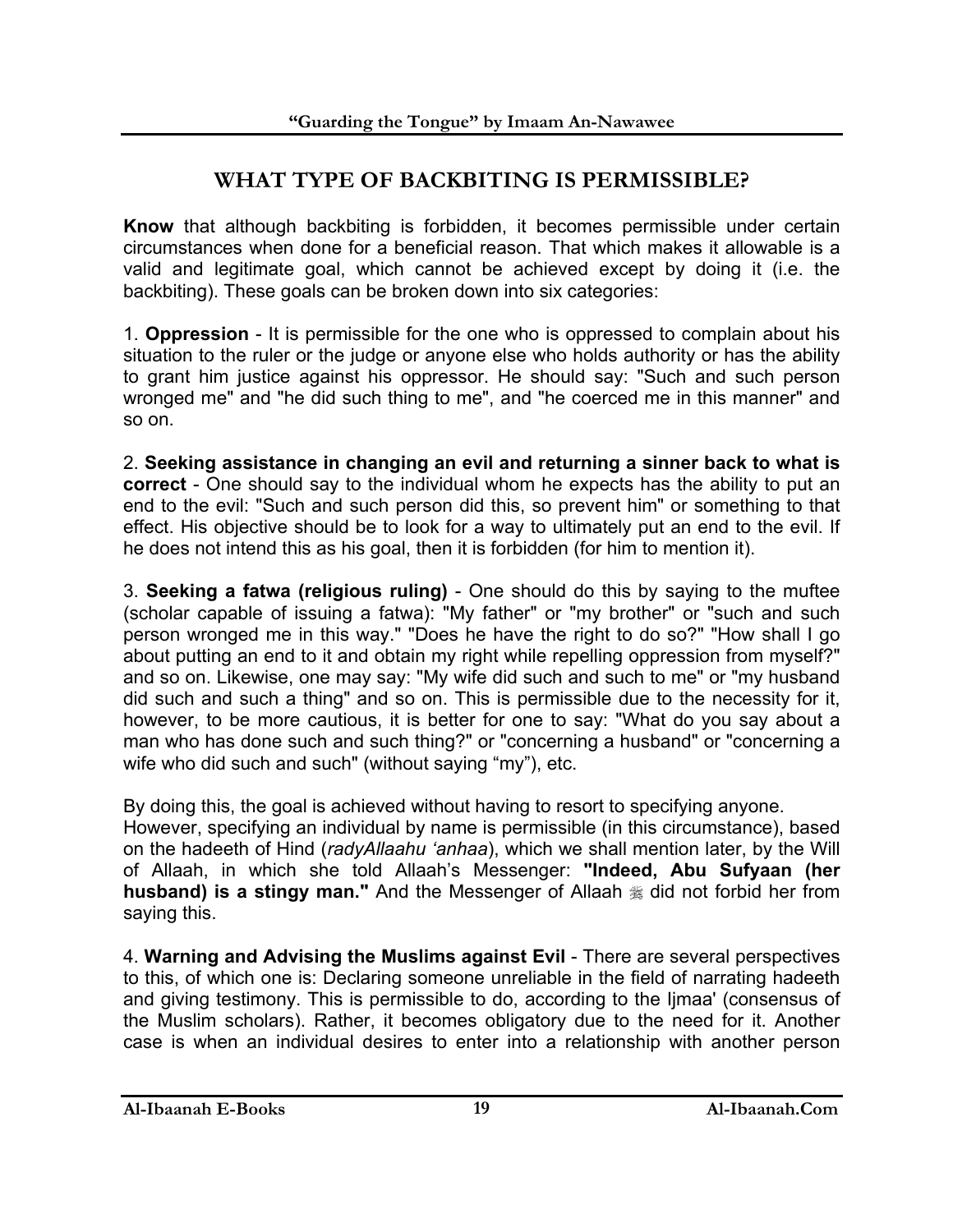either through marriage, business, the consignment of property, the consigning of something to him or any other of the daily affairs. It is obligatory on you to mention to that individual what you know about the person he wants to get involved with, with the intention of advising him.

If your objective can be achieved by simply saying: "It is not good for you to engage with him in business transactions" or "in a relationship through marriage" or by saying: "You should not do this" or anything similar to that, then adding more to this, such as by mentioning his bad characteristics is not permissible. And if the objective cannot be reached, except by specifically explaining that person's condition to him, then you may mention that to him in detail. Another case is when you see someone buying a product from an individual who is known for stealing or fornicating or drinking or other than these. It is then upon you to inform the buyer of this, on the count that he is not knowledgeable of it already. And this case is not specified to this example only. Rather, it also applies to when you have knowledge that the commodity that is being traded is defective. It is then obligatory upon you to clarify this matter to the buyer, if he is not aware of it.

Another case is when you see a student going to an innovator or a deviant, seeking to attain knowledge from him, and you fear that it may affect the student. In that situation, you must advise him about the state of that innovator, on the condition that your intention only be for the sake of advising. And this is something in which regard many people fall into error, for perhaps the person speaking may do this (advising) because he is jealous (of the person he is warning against). Or perhaps the Devil may deceive him about this matter, causing him to believe that what he is doing is advising and showing compassion, so he believes this.

One last case is when a person has some leadership role, which he does not fulfill properly either because he is not fit for it or because he is a sinner or neglectful, etc. So in this case, one must mention this to those who have general leadership over this person, so that he can be removed and someone fit can be put in charge. Or those who have charge over him can know this about him so that they can deal with him accordingly and not be deceived by him, and so that they can make the right efforts to encourage him to be upright or to replace him.

5. **When one openly exposes his acts of evil or his innovation** - An example of this is when someone has openly exposed his consumption of alcohol, or his illegal confiscation of people's money and raising of their taxes unjustly and his usurping command wrongfully. It is thus permissible for one to talk about what that individual has made public. But it is forbidden to mention any of his other defects, unless they fall under one of the categories in which we have mentioned that backbiting is permissible.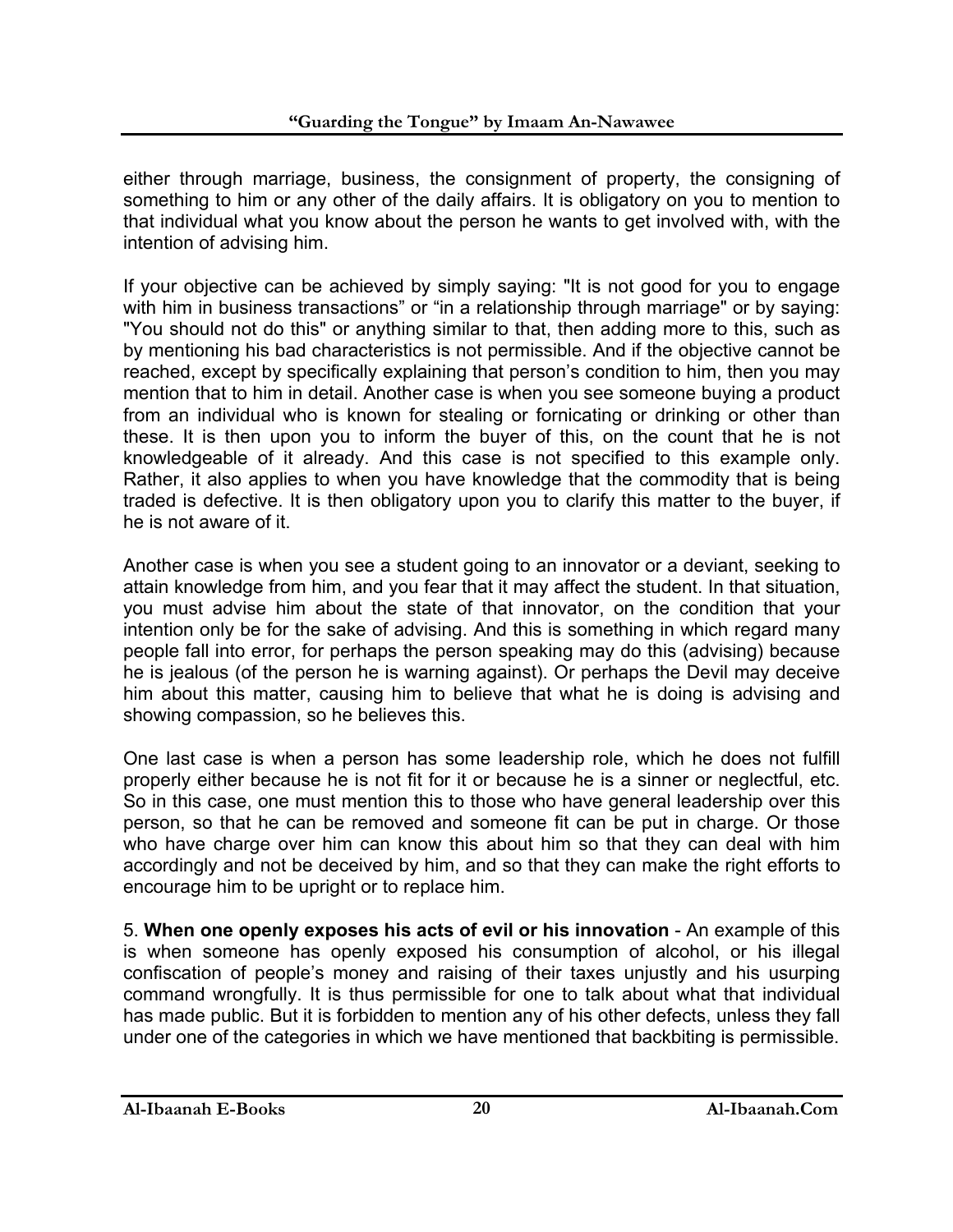6. **Defining someone** - If someone is known to the people by his nickname, such as "the bleary eyed one", "the one who limps", "the deaf guy", "the blind guy", "crosseyed", "flat-nosed", and other than that, then it is permissible to particularize him as such, with the aim of identifying him. However, it is forbidden to apply that to him, when one's intention is to degrade him. If he can be identified with another (more appropriate) type of name, then that is more preferable. These are the six cases in which the scholars have stated that backbiting is permissible, if it is done in accordance to the guidelines we mentioned above.

From those who have reported similar to what we have stated is Abu Haamid Al-Ghazaalee in his book "*Al-Ihyaa*", as well as other scholars. The evidences for the permissibility of backbiting can be found in authentic and well-known ahaadeeth. Furthermore, there is an agreement of the scholars concerning the allowance of backbiting in these six cases.

It is reported in the Saheehs of Al-Bukhaaree and Muslim that 'Aa'ishah (*radyAllaahu 'anhaa*) said: "A man sought permission of the Prophet  $\frac{1}{20}$  to enter (his house), so he said: **'Permit him to enter, and what an evil brother to (his) relatives he is.'**" 26

Al-Bukhaaree uses this hadeeth as evidence for the permissibility of backbiting the people of mischief and doubts.

Ibn Mas'ood  $\triangleq$  narrated: "The Messenger of Allaah  $\triangleq$  divided a portion (of war booty amongst the people), so a man from the Ansaar said: 'I swear by Allaah, Muhammad did not intend the face of Allaah by this (i.e. he was not fair).' So I went to Allaah's Messenger and informed him of this. His face changed (i.e. he became mad) and said: **'May Allaah have mercy on Moosaa. He was indeed abused with greater than this, but he was patient.'**" 27

In some of the reports of the hadeeth, Ibn Mas'ood said: "I said: I will not raise another hadeeth to him again, after this."

Al-Bukhaaree uses this hadeeth as proof that a person is allowed to inform his brother of what is being said about him. 'Aa'ishah (*radyAllaahu 'anhaa*) reported that Allaah's Messenger  $*$  once said: "I do not think that this person and that person know **anything at all about our Religion."** <sup>28</sup>

<sup>26</sup> **Saheeh** – Reported by Al-Bukhaaree (10/471 of *al-Fath*) and Muslim (2591)

<sup>&</sup>lt;sup>27</sup> Saheeh – Reported by Al-Bukhaaree and Muslim and its checking has preceded.

<sup>28</sup> **Saheeh** – Reported by Al-Bukhaaree (10/485 of al-Fath)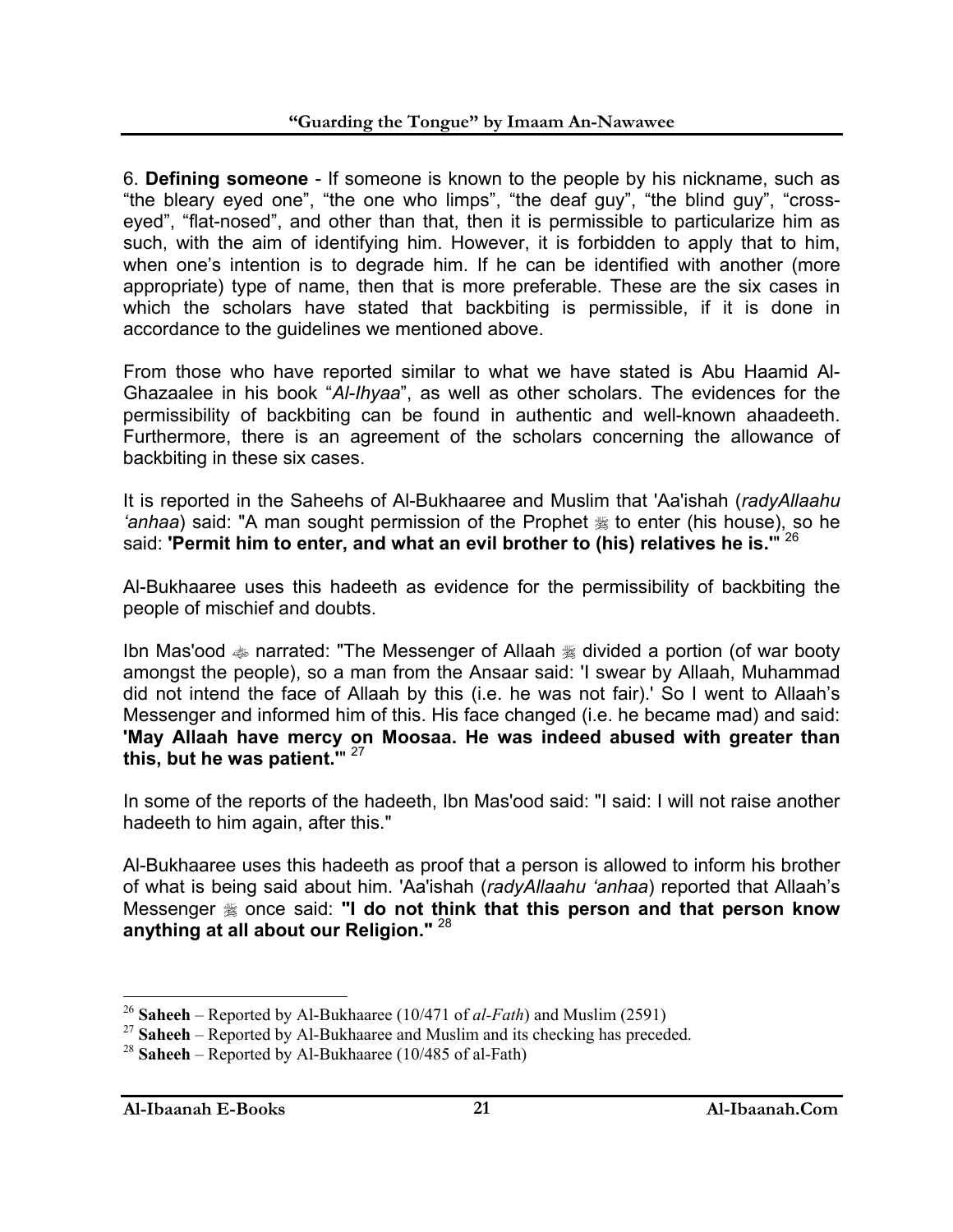Al-Laith bin Sa'ad, one of the narrators of the hadeeth's chain said: "They were two individuals from among the hypocrites (at his time)."

Zayd bin Argam  $\triangleq$  reported: "We set out on a journey with the Prophet and the people suffered great difficulty (due to a lack of provisions). So 'Abdullaah bin Ubay<sup>29</sup> said to his companions: 'Don't spend on those who are with Allaah's Messenger so that they may disperse and go away from him.' He said: 'If we return to Madeenah, surely, the more honorable will expel the lowly ones from it. So I went to the Prophet  $\frac{4}{36}$  and informed him of that. He sent for 'Abdullaah bin Ubay and asked him, but 'Abdullaah bin Ubay swore that he did not say so. So the people said: 'Zayd told a lie to Allaah's Messenger.' And what they said distressed me very much. Later Allaah revealed the confirmation of my statement in His saying; **'When the hypocrites come to you...'**  [Surah Al-Munafiqeen]" 30

Also there is the hadeeth of Hind (*radyAllaahu 'anhaa*), the wife of Abu Sufyaan, in which she said to the Prophet: **"Indeed, Abu Sufyaan is a stingy man."** <sup>31</sup>

And also the hadeeth of Faatimah Bint Qays (*radyAllaahu 'anhaa*), when the Prophet said to her (with regard to her accepting marriage proposals from two suitors): **"As for Mu'awiyah, then he is utterly poor. And as for Abu Jahm, then he does not cease to remove the stick from his shoulder (i.e. he beats his wives)."** <sup>32</sup>

<sup>&</sup>lt;sup>29</sup> **Translator's Note:** He was the leader of the hypocrites in Madeenah. Upon his death, Allaah revealed verses commanding the Prophet  $\frac{1}{20}$  not to pray the funeral prayer over him.

<sup>30</sup> **Saheeh** – Reported by Al-Bukhaaree (8/664 and 646-648 of *al-Fath*) and Muslim (2772).

<sup>31</sup> **Saheeh** – Reported by Al-Bukhaaree (9/504 of *al-Fath*) and Muslim (1714).

<sup>32</sup> **Saheeh** – Reported by Muslim (1480)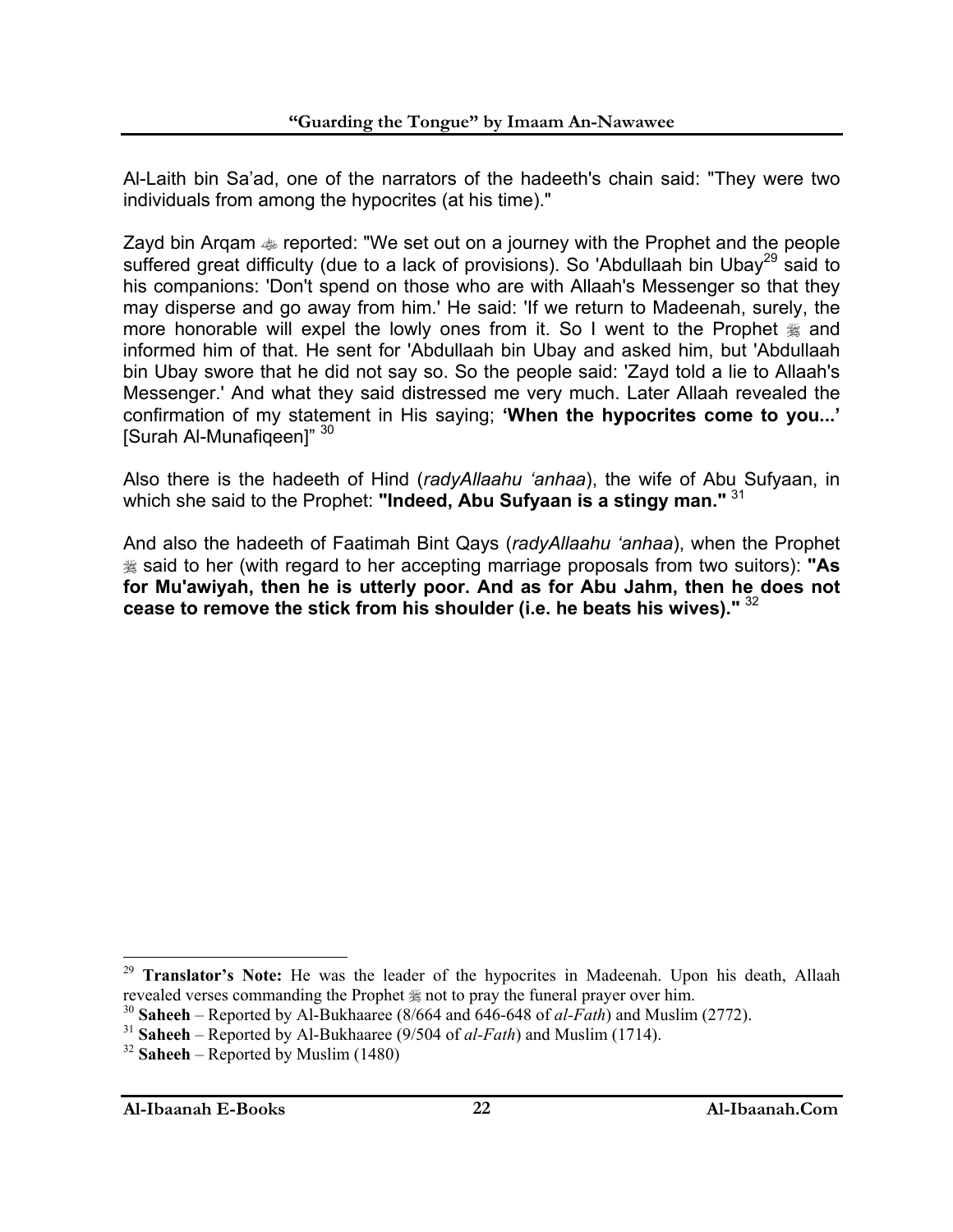#### **WHAT SHOULD ONE DO WHEN HE HEARS HIS SHAIKH, FRIEND OR SOMEONE ELSE BEING BACKBITTEN?**

**Know** that it is upon the one who hears a Muslim being backbitten to oppose it and prevent the one doing the backbiting. If he is not able to prevent him with his speech, then he should stop him with his hand. If he is neither able to do so with his hand or with his tongue, then he should get up and leave that gathering. And if he hears his teacher (*shaikh*) being backbitten – or anyone else who has a right over him, or if the person (being backbitten) is from the people of righteousness and nobility, then his concern with what we have mentioned above should be greater.

Abu ad-Dardaa narrated that the Prophet said: **"Whoever turns away from (harming) the honor of his brother, Allaah will turn his face away from the Hellfire on the Day of Judgement."** <sup>33</sup>

And it is reported in Saheeh Al-Bukhaaree and Muslim from 'Itbaan – or as some say 'Utbaan – in his long and famous hadeeth, in which he narrated: "The Prophet  $\equiv$  stood up to pray, so the people said: 'Where is Maalik bin ad-Dukhshum?' A man said: 'That hypocrite! Allaah and His Messenger do not love him.' So the Prophet  $\frac{1}{26}$  said: 'Do not **say that! Do you not see that he says:** *Laa Ilaaha Illaa Allaah* **(There is no deity worthy of worship except Allaah), desiring by that, the face of Allaah?'**" 34

<sup>33</sup> **Hasan or Saheeh** – Reported by At-Tirmidhee (1996), Ahmad (6/450), Ad-Dawlaabee in *al-Kunnaa* (1/124) and Ibn Abee ad-Duniyaa in as-Samat (250) from the path of Abu Bakr an-Nahshalee from Marzooq bin Abee Bakr At-Taymee from Umm ad-Dardaa. At-Tirmidhee said it was a hasan hadeeth. I say: It is as he said, meaning that he intended by this that the hadeeth has a weak chain, but it is reported in other paths, which have no defects, as he explains in the last part of his Sunan. So refer to it because it is important. This is because all of the narrators in the hadeeth are reliable except Marzooq. Adh-Dhahabee said: "No one reported from him except Abu Bakr An-Nahshalee." However Al-Haafidh (Ibn Hajr) said in at-Tah-theeb (10/87): "I think he is the one who came after." The he said: "Distinguishing: Marzooq, Abu Bukayr At-Tameemee Al-Koofee. He reported from Sa'eed bin Jubair, 'Ikrimah and Mujaahid. And Laith bin Abee Sulaim, Israa'eel, 'Umar bin Muhammad bin Zayd Al-'Umaree, Ath-Thawree and Ash-Shareek reported from him. Ibn Hibbaan mentioned him in his book *ath-Thiqaat* (The Reliable). His place of origin is Koofah, but he resided in Rayy." And he (Ibn Hajr) said in his biography for him that he was reliable. Some students of knowledge misunderstand this from Al-Haafidh but there is no reason for this confusion, because Al-Haafidh (Ibn Hajr) thought that the first (Abu Bakr) was the second (Abu Bukair). So if these two names refer to one and the same person, as thought by Al-Haafidh, and this is what is clear to me, then the hadeeth is authentic. And if they are two separate people, then the hadeeth is hasan because Marzooq is acceptable when reported from by way of Shahr bin Haushab.

<sup>34</sup> **Saheeh** – Reported by Al-Bukhaaree (1/518, 2/157 and 172 and 323, 3/60-61, 11/241, 12/303 of *al-Fath*) and Muslim (33)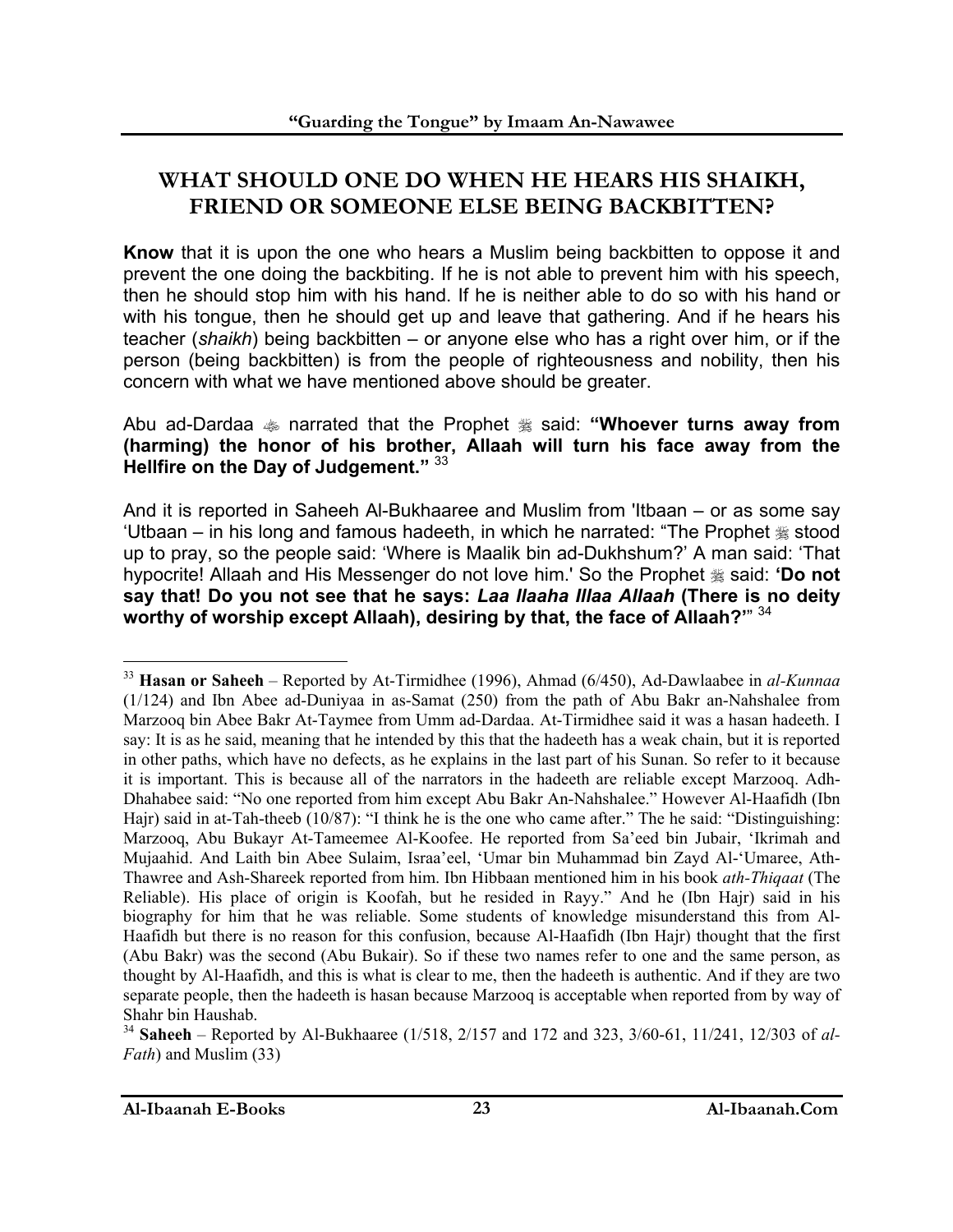And it is reported in Saheeh Muslim on Al-Hasan Al-Basree that 'Aa'idh bin 'Amr  $\ddot{\phi}$ , one of the Companions of Allaah's Messenger, entered in the presence of 'Ubaydullaah bin Ziyaad and said: "O my son, indeed I heard the Messenger of Allaah **ﷺ** say:

#### **'Truly, the most evil of caretakers (leaders) are the oppressive rulers, so beware of being one of them.'**"

So he said to him: "Sit down, for you are only from the worthless scraps of the Companions of Muhammad!" So he responded: "Was there any worthless scraps among them? Rather the worthless scraps only appeared after them in others." 35

Ka'ab bin Maalik  $\triangleleft$  reported in his long hadeeth concerning his repentance that the Prophet  $\frac{1}{20}$  said while sitting with some people in Tabook: "What did Ka'ab bin Maalik do?" A man from Banu Salima said: "O Allaah's Messenger! The (beauty) of his cloak and a self-appreciation of his finery have allured and detained him (i.e. from going to fight in the expedition)!"

Upon this, Mu'aadh bin Jabal  $\ast$  said to him: "What an evil thing you have said! I swear by Allaah, O Messenger of Allaah, we do not know anything about him except good." So Allaah's Messenger  $\frac{1}{26}$  remained silent. <sup>36</sup>

Jaabir bin 'Abdillaah and Abu Talha (*radyAllaahu 'anhum*) reported that Allaah's Messenger  $*$  said: "No (Muslim) person abandons another Muslim in a place **where his sanctity will be violated and his honor will be lowered, except that Allaah will abandon him in a place that he would love to have His support. And no (Muslim) person aids another Muslim in a place where his sanctity will be violated and his honor will be lowered, except that Allaah will aid him in a place that he would love to have His support."** <sup>37</sup>

Mu'aadh bin Anas  $\triangleq$  reported that the Prophet  $\triangleq$  said: "Whoever protects a believer **from a hypocrite, Allaah will send forth an angel that will protect his flesh on the Day of Judgement from (being burned by) the fire of Hell. And whoever accuses** 

<sup>35</sup> **Saheeh** – Reported by Muslim (1830)

<sup>36</sup> **Saheeh** – Reported by Al-Bukhaaree (8/113-116) and Muslim (2769)

<sup>37</sup> **Da'eef** – Reported by Abu Dawood (4884), Ahmad (4/30), Al-Bayhaqee (8/167-168), Abu Nu'aim in *al-Hilyah* (8/189) and Ibn Abee ad-Duniyaa in *as-Samat* (241) from the path of Al-Laith bin Sa'ad. I say: This chain of narration is weak because Yahyaa bin Saleem and his shaikh, Ismaa'eel bin Basheer are both unknown.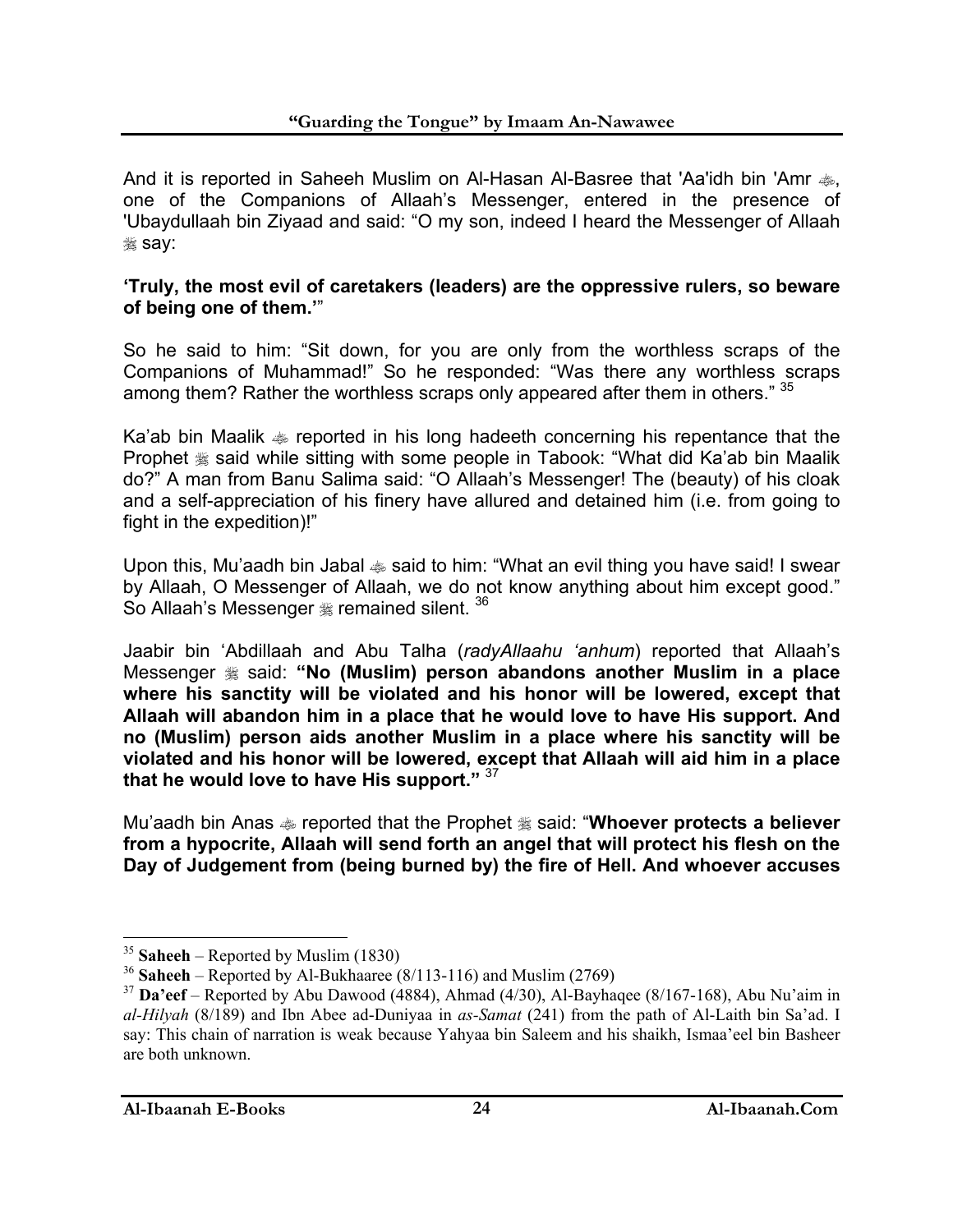**a Muslim of anything, desiring to disgrace him, Allaah will withhold him over the bridge of the Hellfire until he takes back what he said."** <sup>38</sup>

 $\overline{a}$ <sup>38</sup> **Hasan** – Reported by Abu Dawood (4883), Ahmad (3/441), Al-Baghawee in *Sharh-us-Sunnah*  (13/105) and Ibn Abee ad-Duniyaa in *as-Samat* (248) from the path of Ibn Al-Mubaarak. I say: Its chain of narration is weak because Isma'eel bin Yahyaa al-Mi'aafaree is in it and he is unknown. However this hadeeth has supporting evidences that raise it to the level of being *hasan* (acceptable). Refer to them in *at-Targheeb* (515-520). **Important Note:** Our Shaikh (Al-Albaanee) mentioned this hadeeth in *Da'eef al-Jaami'-us-Sagheer* (5/193) as being weak, but then declared it hasan (later) in *Saheeh Sunan Abee Dawood* (4086). The last grading is what is correct so be aware of this.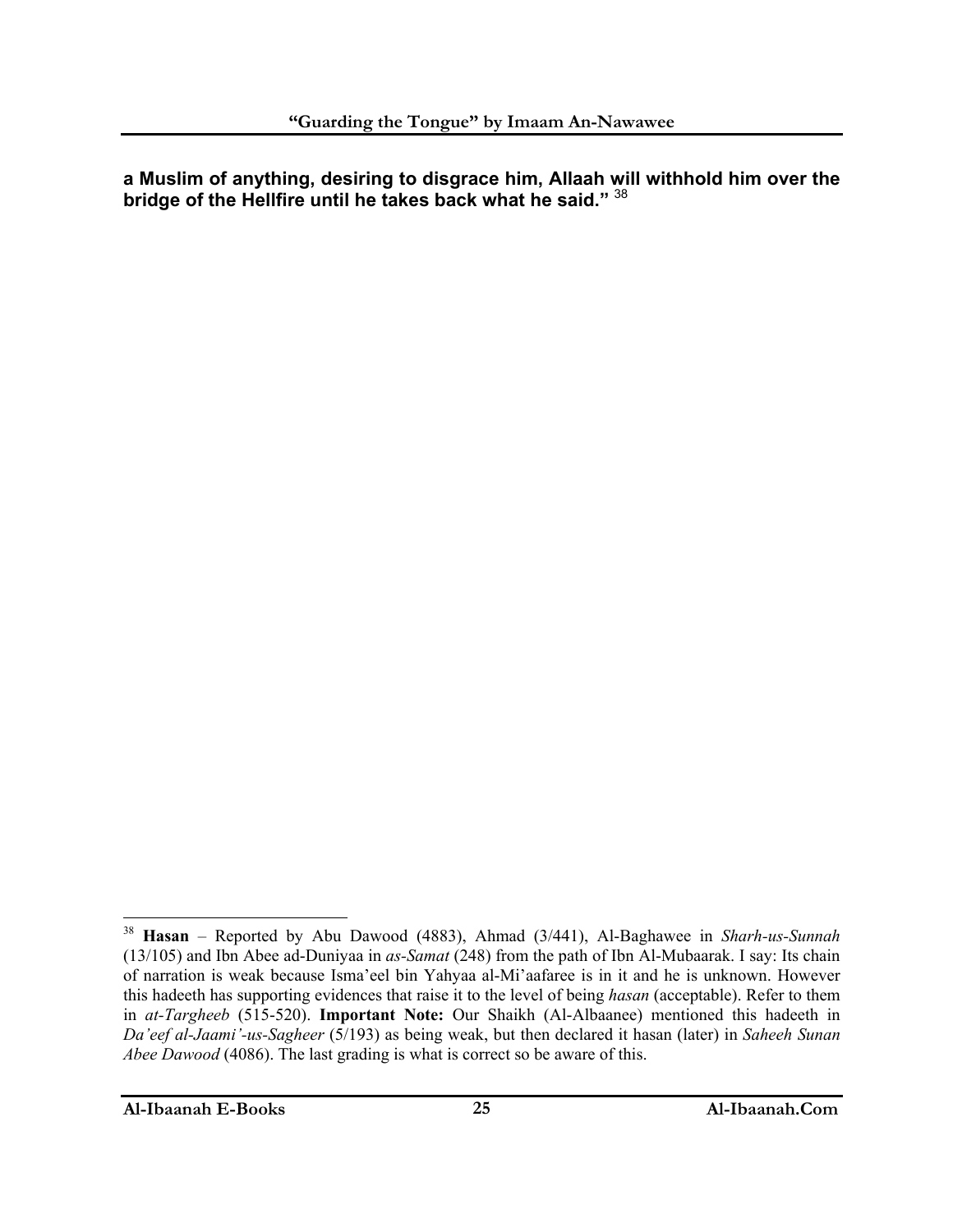#### **THE BACKBITING OF THE HEART**

**Know** that having bad thoughts about someone is forbidden just like having bad speech about him. So just as it is forbidden for you to speak to others about the defects of a person, it is likewise forbidden for you to speak to yourself about that and to hold bad thoughts for him. Allaah says:

يَا أَيُّهَا الَّذِينَ آمَنُوا اجْتَنِبُوا آَثِيراً مِّنَ الظَّنِّ إِنَّ بَعْضَ الظَّنِّ إِثْمٌ

**"O you who believe, avoid much (types) of suspicion. Verily some (forms) of suspicion is a sin."** [Surah Al-Hujuraat: 12]

And Abu Hurairah  $\triangleq$  reported that Allaah's Messenger  $\triangleq$  said: "Beware of suspicion, **for indeed suspicion is the most untruthful form of speech."** <sup>39</sup>

The ahaadeeth with this same understanding I have mentioned here are many. What the backbiting of the heart means, is: When the heart has firm conviction and holds bad thoughts about someone. But as for the notions that occasionally display in one's mind or when one talks to himself, then as long as these thoughts do not remain established and continuous in him, it is excused according to the consensus of the scholars. This is since he has no choice in the matter as to stop it from occurring nor can he find any way to liberate himself from it when it does occur. This is the understanding of what has been authentically established (in the texts).

The Messenger of Allaah  $*$  said: "Indeed, Allaah has permitted for my ummah that **which their souls whisper to them, so long as they do not speak it out (audibly) or act upon it."**<sup>40</sup> The scholars say: "This refers to the notions that form in one's mind, but do not become settled or established there."

And they said: "This is regardless if the notion consists of backbiting, disbelief or so on (i.e. it is pardoned, so long as it does not settle). So (for example) whoever's mind becomes flooded with thoughts of disbelief, but they are only thoughts, without him intending to have them carried out, and he then rids himself of these thoughts right after they occur, he is not a disbeliever nor is there any sin on him.

We have already stated previously, in the chapter on the (internal) whisperings, the authentic hadeeth, in which the Companions said: "O Messenger of Allaah! Some of

<sup>39</sup> **Saheeh** – Reported by Al-Bukhaaree (10/484 of *al-Fath*) and Muslim (2563)

<sup>40</sup> **Saheeh** – Reported by Al-Bukhaaree (5/160 of *al-Fath*) and Muslim (127 and 202)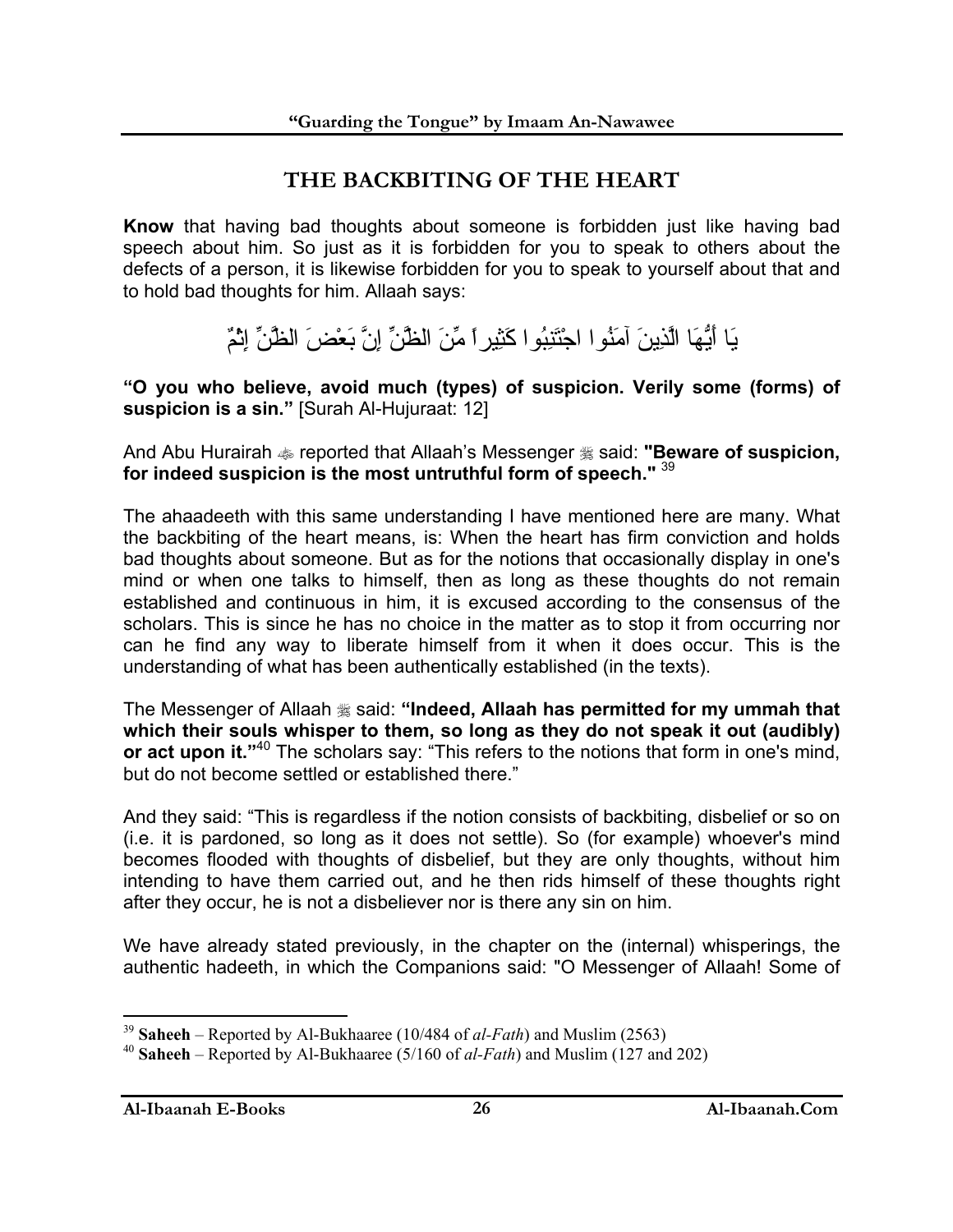us find things in our thoughts that are too tremendous to speak of." So he  $*$  said: **"That is the confirmation of Faith."** <sup>41</sup>

And this goes for the other reports we have mentioned in that chapter that bear the same understanding.

The reason for these thoughts being excused is due to what we have stated previously that these thoughts are impossible to prevent. Rather, one is only able to prevent those thoughts from becoming settled and established in one's mind. This is why the heart's being resolute and determined on these thoughts is forbidden.

So whenever these thoughts, which consist of backbiting or any other sin, present themselves in your mind, it is an obligation on you to repel them, turn away from them and mention some excuse or explanation that will change what seems apparent.

Abu Haamid Al-Ghazaalee said in *Al-Ihyaa*: "If bad thoughts should occur in your heart, then these are from the whisperings of the Devil, which he has placed in you. So you must deny and reject them because he is indeed the wickedest of evildoers (*faasiq*). And Allaah has stated:

يَا أَيُّهَا الَّذِينَ آمَنُوا إِن جَاءآُمْ فَاسِقٌ بِنَبَأٍ فَتَبَيَّنُوا أَن تُصِيبُوا قَوْمًا بِجَهَالَةٍ فَتُصْبِحُوا عَلَى مَا فَعَلْتُمْ نَادِمِينَ

**'If a wicked person (i.e. faasiq) comes to you with news, then verify it, lest you harm people without realizing it (i.e. out of ignorance) and afterwards you become regretful for what you've done.'** [Surah Al-Hujuraat: 6] So it is not permissible for you to believe Iblees (the Devil).

And if there is some sign that indicates that he is corrupt, yet he implies the opposite of that, then it is not permissible to hold bad thoughts (for him).

 $\overline{a}$ <sup>41</sup> **Saheeh** – Reported by Muslim (132); **Translator's Note:** This hadeeth shows the Companions' zeal and enthusiasm in commanding themselves with good and forbidding themselves from evil, such that they would even fight against the evil notions that passed through their minds. But as it is impossible to prevent such thoughts from occurring every now and then, they asked the Prophet  $\frac{1}{20}$  about this. His response to them meant that their trying to repel these thoughts showed their strong Eemaan (Faith) and love for good.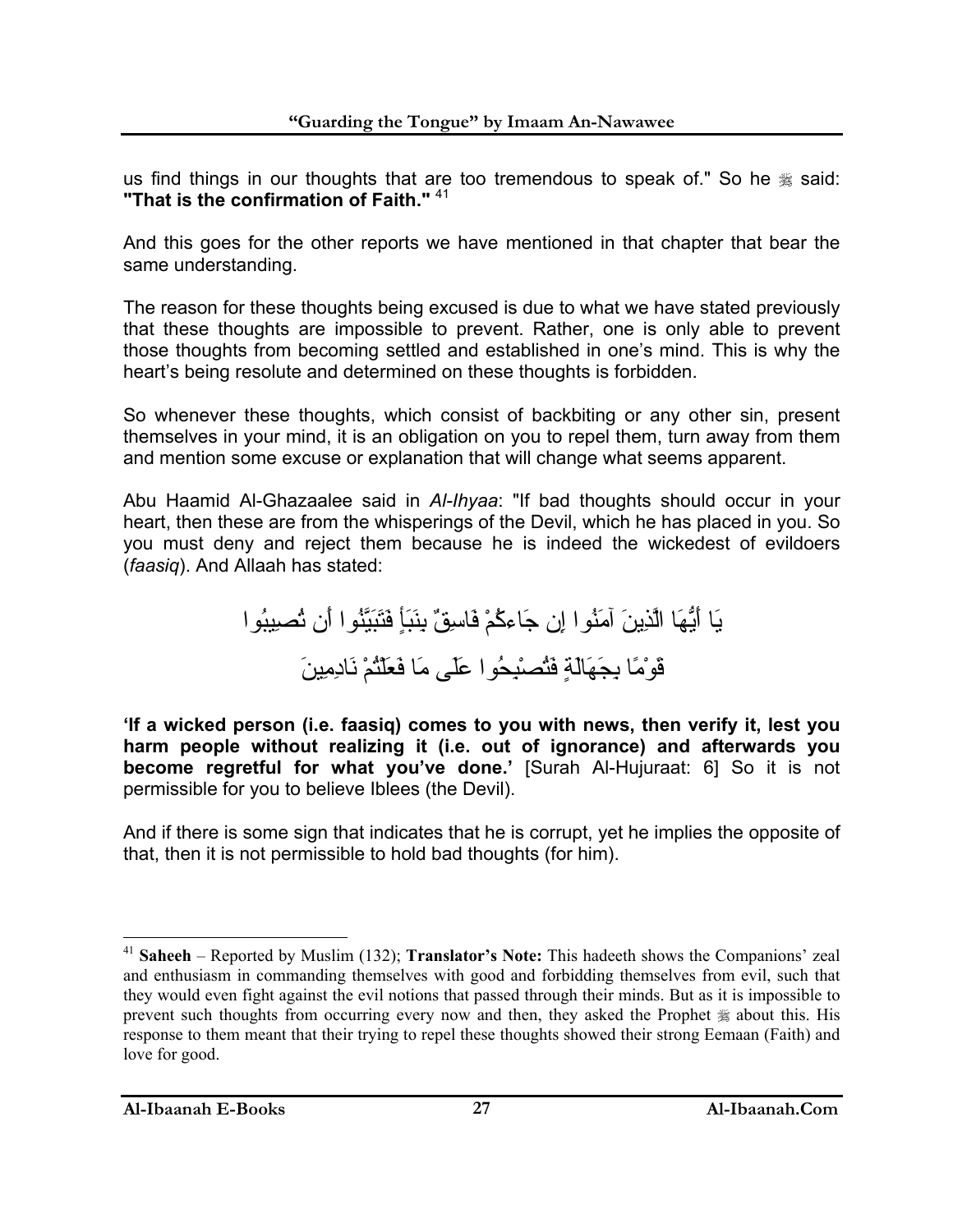Among the signs that indicate one holding bad thoughts (for someone) is that your heart changes with him from the way it used to be, and that you run away from him and find him to be unbearable. And that you are lazy when it comes to having concern for him, showing kindness to him and being worried when he does evil. And indeed the Devil comes close to one's heart when the slightest trace of defects show in people, and he places this in you, whereas you think (these thoughts) occur due to your astuteness, intelligence and quick alertness. But the believer sees with the light of Allaah. So this person is in reality speaking with the deceptions and the evil plots of the Devil.

And if a trustworthy person informs you of this, then do not believe him nor reject him, in order that you will not have bad thoughts about either of them.

Whenever some evil thoughts about another Muslim come into your mind, then let that make you increase in your showing concern and being kind to him because this will enrage the Devil and repel him from you. So he will not place such thoughts in you afterward out of fear that it will only cause you to increase in your supplication for that person.

And whenever you come to know of a defect or a mistake in another Muslim based on some proofs, which cannot be denied, then advise him in privacy and do not let the Devil deceive you such that he invites you and leads you towards backbiting him. And when you admonish him, then do not admonish him while you are happy and pleased that you have knowledge of his deficiency. So it is as if he is looking at you with the eyes of awe and respect while you are looking down at him with condescending eyes. Rather, make your intention in that to free him from this sin, while you are distressed over him, just as you are distressed when some deficiency enters in you. And his getting rid of that deficiency without you having to admonish him (i.e. on his own) should be more beloved to you than him having to rid himself of it due to your admonishing."

These are the words of Al-Ghazaalee. I say: We stated previously that if someone is presented with a notion of bad thoughts for another person, he should cut off those bad thoughts. But this is unless there is some (religiously) legislated benefit that leads to thinking (about that person) in this manner. So if such a reason exists, holding these thoughts about his deficiencies is permissible, as well as warning against them, as can be seen in the jarh (criticism) of certain witnesses, narrators and others we have mentioned in the Chapter on "What Type of Backbiting is Permissible."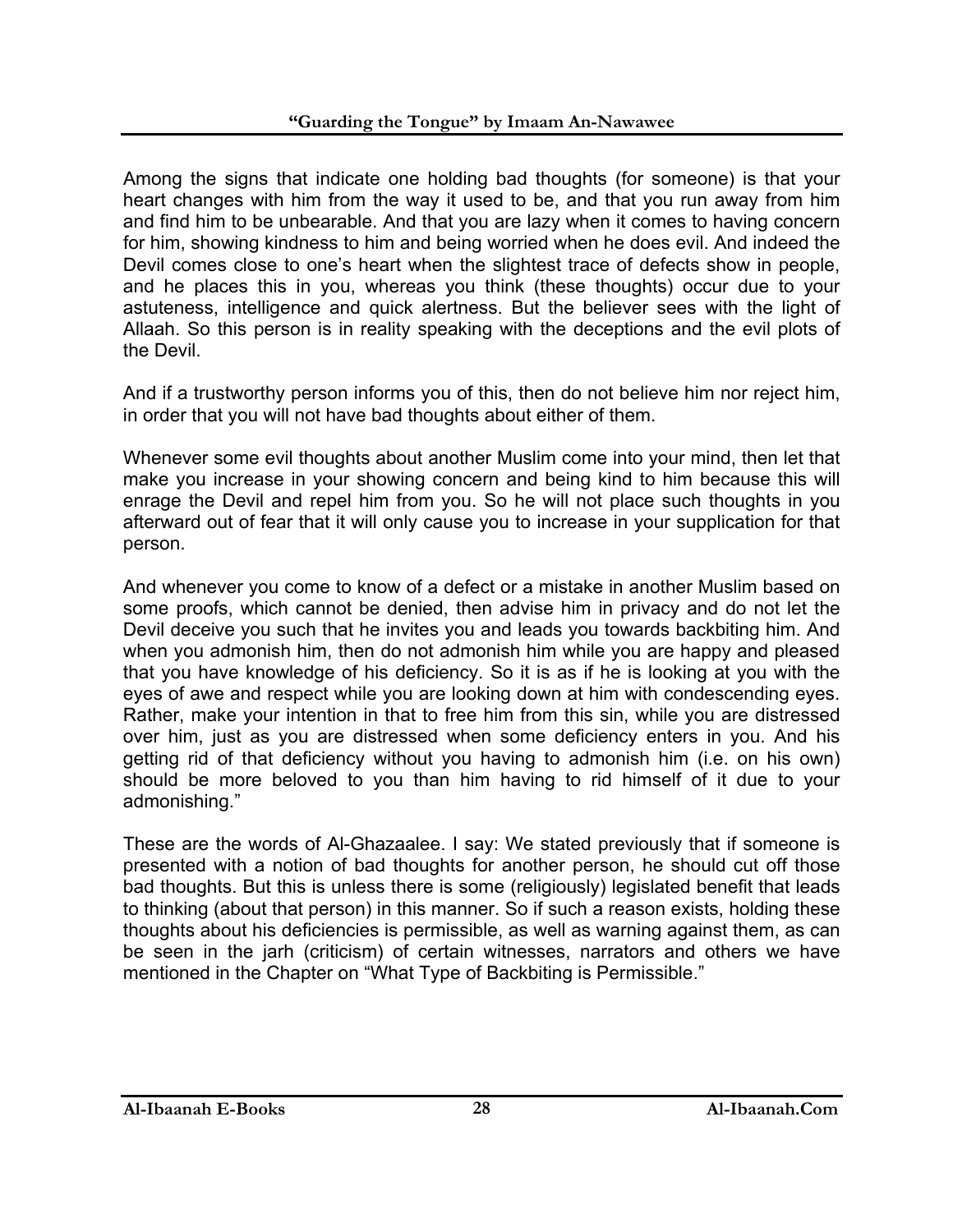#### **EXPIATING ONESELF AND REPENTING FROM BACKBITING**

**Know** that it is required upon everyone that commits a sin to rush towards repenting from it. Repentance with regard to the rights of Allaah must meet three conditions:

- 1. One must stop committing that sin immediately,
- 2. He must feel remorse and sorrow for having done it, and
- 3. He must resolve to not return to committing that sin again.

Repentance with regard to the rights of humans must meet these same three conditions (listed above), as well as a fourth one, which is:

4. Taking back any oppression that was inflicted on someone or asking for his forgiveness or absolvment from that.

So it is obligatory on a person who has committed backbiting to seek repentance according to these four conditions, because backbiting involves the rights of people, so he must seek the forgiveness of the person he has backbitten.

Is it sufficient for one to just say: "I have backbit you, so please absolve me from (this) sin" or must he inform him also of what he said about him?

There are two views on this according to the Shaafi'ee scholars:

**The First:** His clarifying what he said (when backbiting) is a condition. So if he is absolved without informing him of what he said, the pardon is not valid, just as if he were to absolve him from (stealing) unidentifiable money.

**The Second:** His informing him (of what he said) is not a condition, because this is something that one will not be able to tolerate and thus forgive. So his knowing (exactly what was said) is not a condition, contrary to the example of the (stolen) money.

The first opinion is the strongest, since people have the ability to grant forgiveness for certain types of backbiting but not other types.

And if the one who has been backbitten is either dead or absent, then one is excused from seeking to be absolved from it. However, the scholars say: He should supplicate much for that person and ask forgiveness for him, as well as do many good deeds.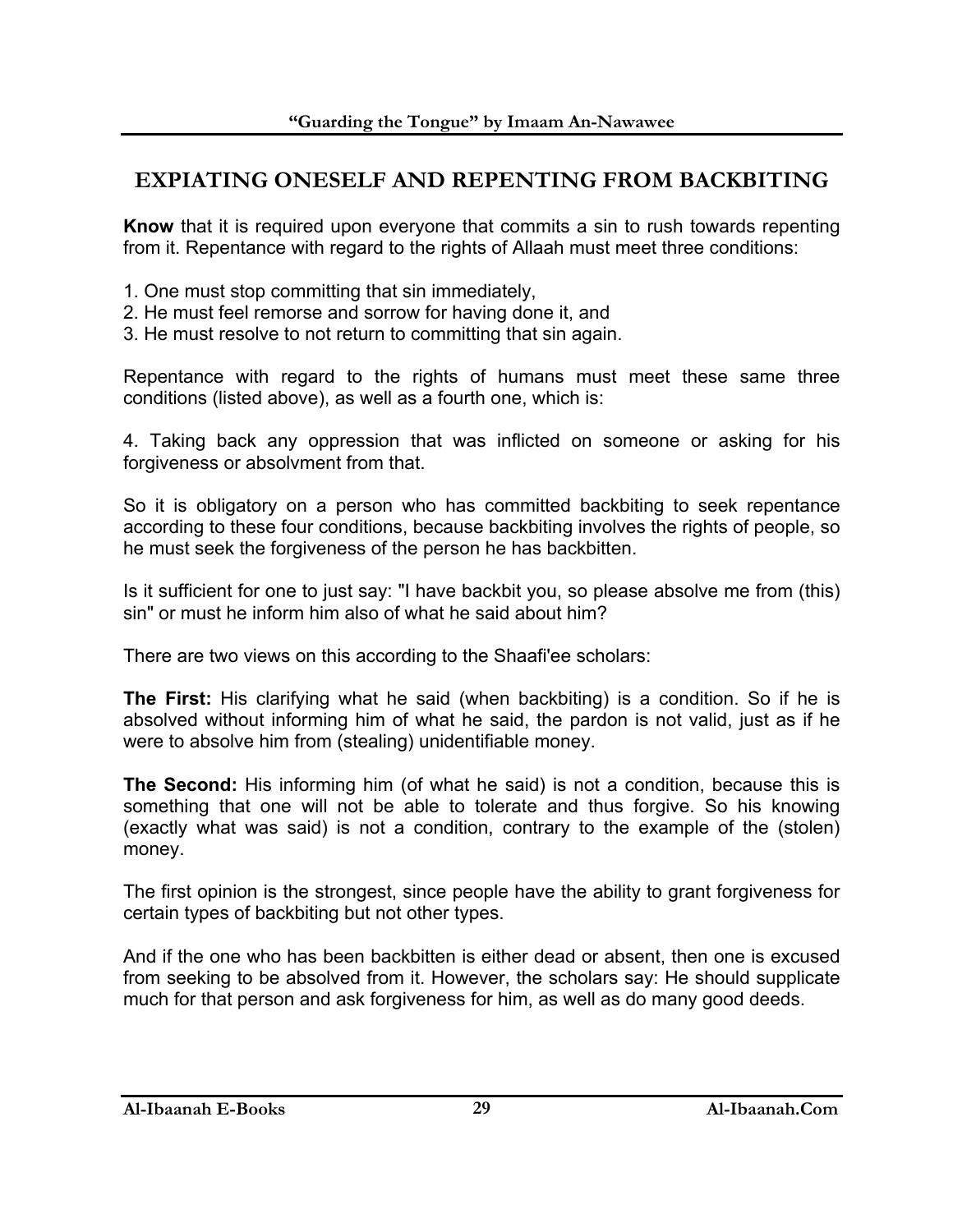**Know** that it is preferable for the one who has been backbitten to absolve the backbiter from his sin, but it is not an obligation on him to do so. This is because it is giving away and forfeiting one's right, so the choice is his. However, it is strongly recommended (*muta'akkidah*) for him to absolve him so that his Muslim brother can be free from the harm of this sin and so that he can be successful in receiving Allaah's great reward of Forgiveness and Love. Allaah, the Most High, says:

وَالْكَاظِمِينَ الْغَيْظَ وَالْعَافِينَ عَنِ النَّاسِ وَاللّهُ يُحِبُّ الْمُحْسِنِينَ

**"Those who repress their anger and pardon people. Verily, Allaah loves the good doers."** [Surah Aali 'Imraan: 134]

The proper way he should take in making himself allow the pardoning is by reminding himself that: "This matter has already happened and there is no way to remove it now. So it is not right for me to make him miss his chance of getting reward and absolving my Muslim brother."

Allaah says:

وَلَمَن صَبَرَ وَغَفَرَ إِنَّ ذَلِكَ لَمِنْ عَزْمِ الْأُمُورِ

**"And verily, whosoever shows patience and forgives (others), that is truly from the things recommended by Allaah."** [Surah Ash-Shooraa: 43]

And He says:

خُذِ الْعَفْوَ

**"Show forgiveness!"** [Surah Al-A'raaf: 199]

The ayaat similar to what we mentioned above are many.

And in the authentic hadeeth, the Messenger of Allaah <sup>3</sup> said: "And Allaah remains **in the assistance of (His) servant so long as the servant remains in the assistance of his (fellow) brother."** <sup>42</sup>

<sup>42</sup> **Saheeh** – Reported by Muslim (2699)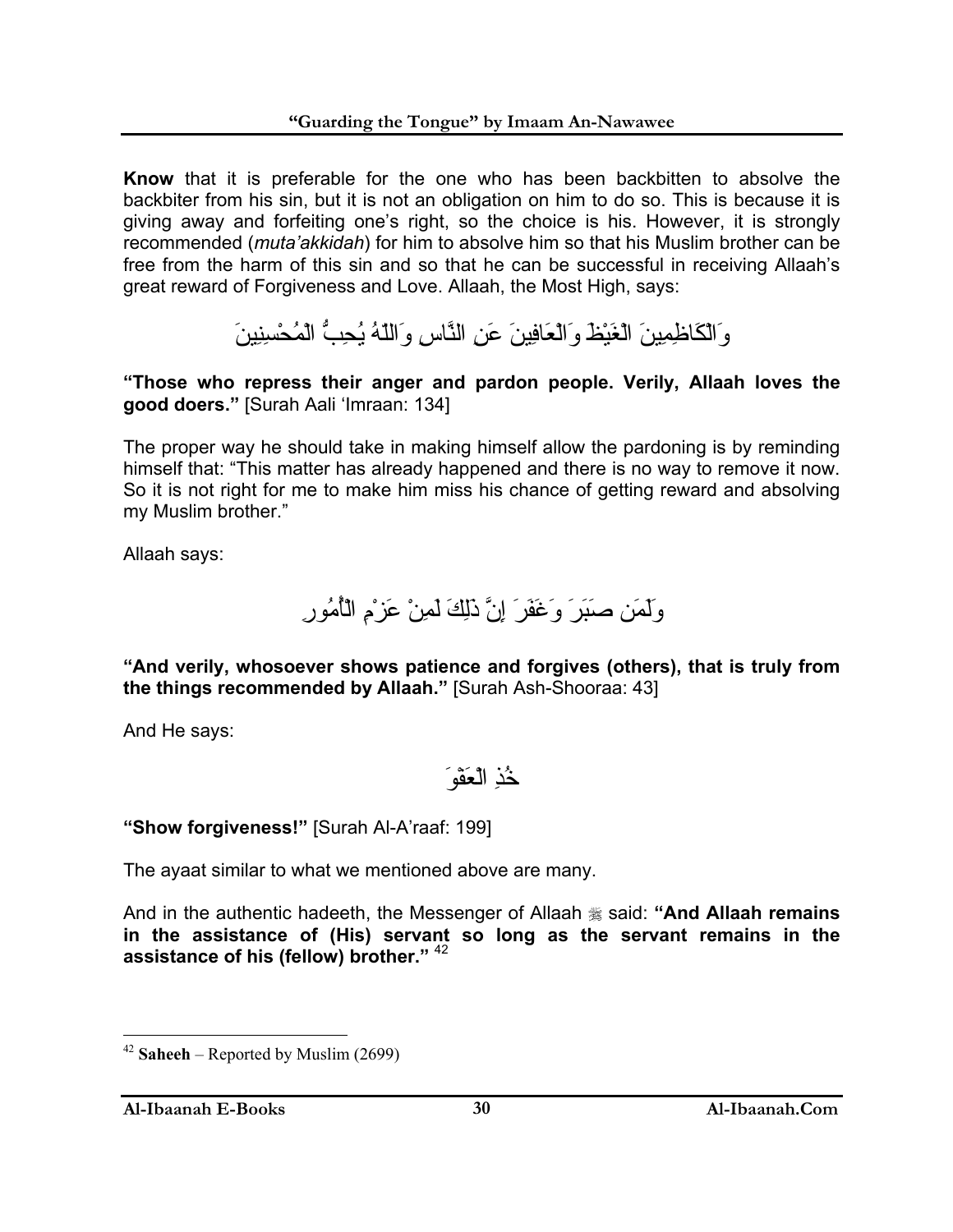Ash-Shaafi'ee (*rahimahullaah*) said: "Whosoever is sought to be pleased, yet is not pleased is a devil."

The people of the past would recite:

*"It was said to me: Such and such person has spoken badly of you And when a youth sets out to humiliate, it is a shame So I said: He has come to us and issued an excuse The blood-money (i.e. recompense) for a sin – to us – is the apology."* 

So what we have mentioned here concerning the encouragement for one to absolve and forgive a person from backbiting is what is correct. As for what has been reported on Sa'eed bin Al-Musayyib that he said: **"I will not forgive the one who has oppressed me"** and on Ibn Sireen that he said: **"I will not forbid it on him and then make it allowable for him, because Allaah has made backbiting forbidden on him and I will never make permissible what Allaah has made forbidden"** then it is either unauthentic or erroneous.

This is since a person that pardons someone is not making something forbidden permissible. Rather, he is only forfeiting a right that is established for him. The texts of the Qur'aan and the Sunnah indicate clearly that it is recommended to forgive and forfeit one's rights, which are specific to this case. Or perhaps Ibn Sireen's words can be taken to mean: "**I will never permit myself to be backbitten."** This would be correct, for indeed if a person says: "I seek my honor back from the one who backbitten me", he is not allowing for it to be done. Rather, he is forbidding everyone from backbiting him, just as he forbids others from being backbitten.

As for the hadeeth: **"Are you not able to be like Abu Damdam – when he would go out from his home, he would say: 'I am giving my honor away in charity for the people.'"** Meaning: I will not seek justice from those who oppress me whether in this world or the Hereafter. This is useful in removing a transgression that existed before the absolvement, but as for what occurs after it, there must be a new absolvement made after that. And with Allaah lies the success.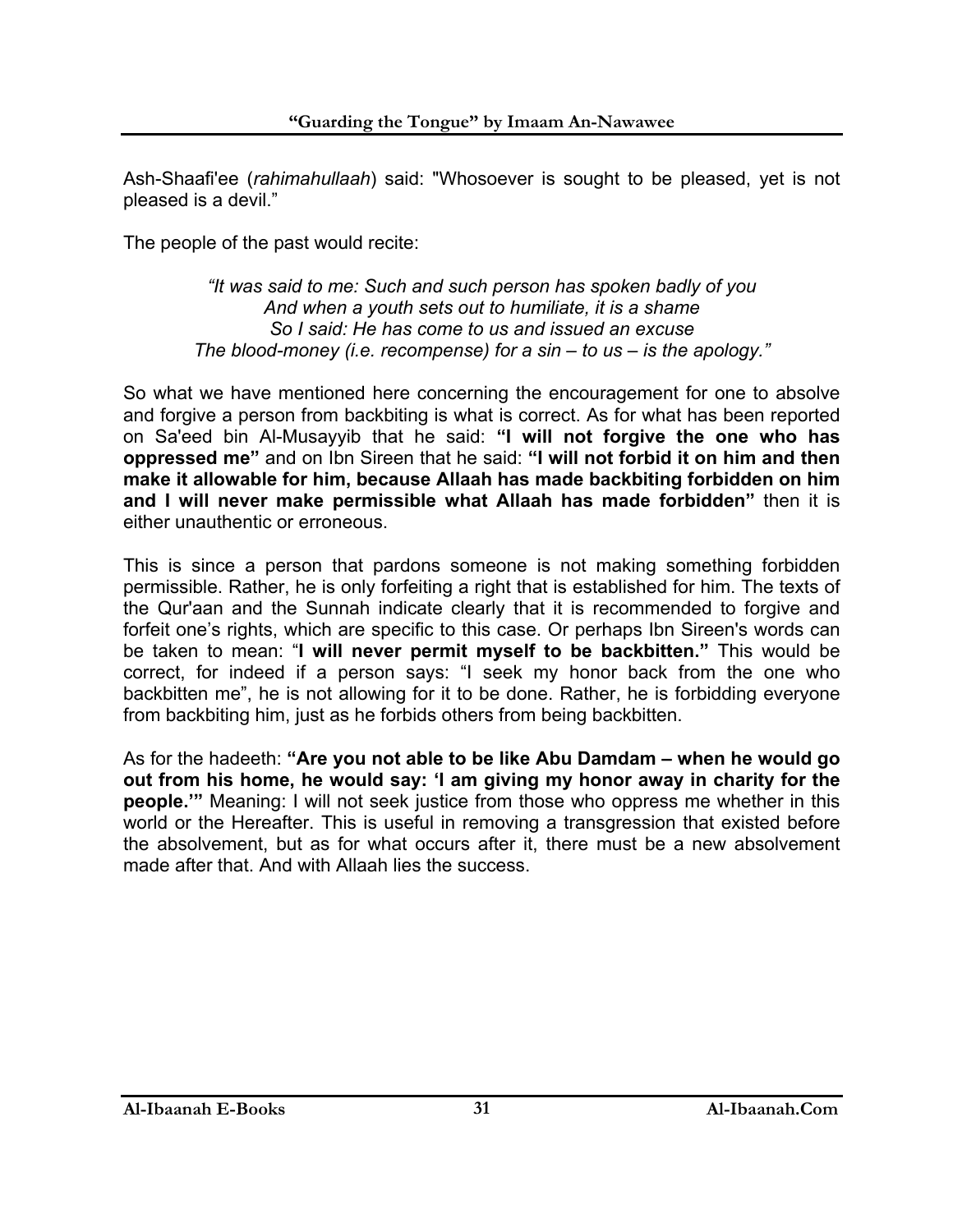#### **CONCERNING GOSSIPING**

We have already mentioned its prohibition as well as the evidences for that and what has been reported concerning the punishment for it. We also mentioned its definition, however all of this was brief. We will now add more to its explanation.

Imaam Abu Haamid Al-Ghazaalee (*rahimahullaah*) said: "For the most part, gossip (*nameemah*) is attributed to the one who takes the statement of a person (concerning another individual), and relates it back to that individual that is being spoken about. An example of this is when someone says: **'That person said such and such about you.'** However, gossiping is not limited to just this example, but rather its extent is: Exposing that which one hates to have exposed, whether the one he is relating from or the one he is relating the story to or the third party hates it. And it is the same if this exposing is done by speech or by writing or by gesturing, etc, and regardless whether what is being narrated relates to someone's sayings or actions or a defect he has or other than that. So the reality of Gossiping is: Spreading what is supposed to be private, and destroying the concealment of what he hates to have exposed.

A person must keep quiet with regard to anything he sees (or hears) from the conditions of people except for that which, if he relates it, will have a benefit for a Muslim or will prevent a sin from occurring."

And he said: "Anyone that has gossip (*nameemah*) conveyed to him, and it is said to him: **'Such and such person said this about you'**, then there are six things required from him:

1. He must not believe him because the one conveying the news is a gossiper (*Namaam*), and the gossiper is a wicked person (*faasiq*), so his reports are rejected. 43

2. He must forbid him from doing that, advise him and declare the detestability of his action.

3. He must hate him for the sake of Allaah, for indeed, he is hated in the sight of Allaah and hating for the sake of Allaah is an obligation.

4. He must not think evil thoughts about the person he is relating from, based on Allaah's saying: **'Avoid much (types of) suspicion.'** [Surah Al-Hujuraat: 12]

<sup>43</sup> **Translator's Note** This is based on Allaah's saying: "**If a wicked person (i.e. faasiq) comes to you**  with news, then verify it, lest you harm people without realizing it (i.e. out of ignorance) and **afterwards you become regretful for what you've done."** [Surah Al-Hujuraat: 6]